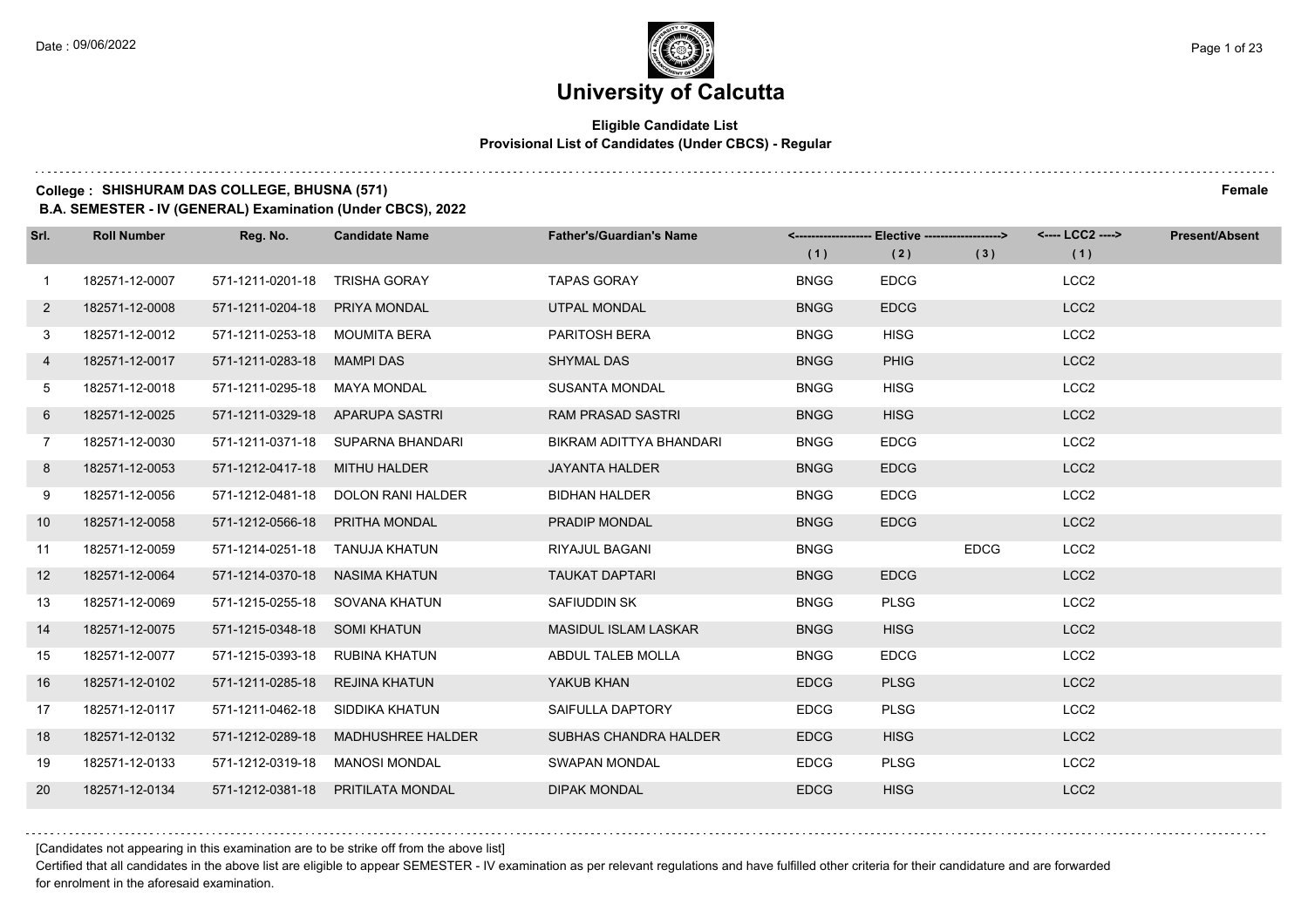$1.111$ 

# **University of Calcutta**

#### **Eligible Candidate List Provisional List of Candidates (Under CBCS) - Regular**

### **College : SHISHURAM DAS COLLEGE, BHUSNA (571) Female**

**B.A. SEMESTER - IV (GENERAL) Examination (Under CBCS), 2022**

| Srl. | <b>Roll Number</b> | Reg. No.                       | <b>Candidate Name</b>            | <b>Father's/Guardian's Name</b> | (1)         | <-------------------- Elective -------------------><br>(2) | (3)         | <---- LCC2 ----><br>(1) | <b>Present/Absent</b> |
|------|--------------------|--------------------------------|----------------------------------|---------------------------------|-------------|------------------------------------------------------------|-------------|-------------------------|-----------------------|
| 21   | 182571-12-0138     | 571-1212-0526-18               | MEGHA RANA                       | SANJIB RANA                     | <b>EDCG</b> |                                                            | <b>BNGG</b> | LCC <sub>2</sub>        |                       |
| 22   | 182571-12-0139     | 571-1212-0527-18               | <b>PUJA SARDAR</b>               | <b>LATE ASHOK SARDAR</b>        | <b>EDCG</b> |                                                            | <b>BNGG</b> | LCC <sub>2</sub>        |                       |
| 23   | 182571-12-0143     | 571-1212-0564-18 SUMA MONDAL   |                                  | <b>DIPU MONDAL</b>              |             | <b>PLSG</b>                                                | <b>BNGG</b> | LCC <sub>2</sub>        |                       |
| 24   | 182571-12-0153     | 571-1214-0547-18 SABANA KHATUN |                                  | AYUB ALI KHAN                   | <b>EDCG</b> |                                                            | <b>BNGG</b> | LCC <sub>2</sub>        |                       |
| 25   | 182571-12-0157     | 571-1215-0209-18               | JINNA KHATUN                     | <b>HABIBUR MOLLA</b>            | <b>EDCG</b> | <b>HISG</b>                                                |             | LCC <sub>2</sub>        |                       |
| 26   | 182571-12-0158     | 571-1215-0210-18 SABIA KHATUN  |                                  | SORIFUDDIN MOLLA                | <b>EDCG</b> | <b>HISG</b>                                                |             | LCC <sub>2</sub>        |                       |
| 27   | 182571-12-0159     |                                | 571-1215-0243-18 RABEYA SULTANA  | <b>MOSTAKIN LASKAR</b>          | <b>EDCG</b> | <b>PLSG</b>                                                |             | LCC <sub>2</sub>        |                       |
| 28   | 182571-12-0166     | 571-1215-0383-18 NILUFA KHATUN |                                  | <b>KHAYRUL MOLLA</b>            | <b>EDCG</b> | <b>PHIG</b>                                                |             | LCC <sub>2</sub>        |                       |
| 29   | 182571-12-0167     | 571-1215-0384-18 TUHINA KHATUN |                                  | <b>TOYEBUR SK</b>               | <b>EDCG</b> | <b>PHIG</b>                                                |             | LCC <sub>2</sub>        |                       |
| 30   | 182571-12-0176     |                                | 571-1215-0465-18 MORIAM KHATUN   | MONSUR ALI JAMADER              | <b>EDCG</b> | <b>HISG</b>                                                |             | LCC <sub>2</sub>        |                       |
| 31   | 182571-12-0185     | 571-1211-0228-18 JHUMA JANA    |                                  | RABINDRANATH JANA               | <b>HISG</b> | <b>EDCG</b>                                                |             | LCC <sub>2</sub>        |                       |
| 32   | 182571-12-0186     | 571-1211-0263-18 PAYEL RAJ     |                                  | <b>SATUL RAJ</b>                | <b>HISG</b> | <b>PHIG</b>                                                |             | LCC <sub>2</sub>        |                       |
| 33   | 182571-12-0191     | 571-1212-0222-18               | ANAMIKA MONDAL                   | ASHUTOSH MONDAL                 | <b>HISG</b> | <b>PLSG</b>                                                |             | LCC <sub>2</sub>        |                       |
| 34   | 182571-12-0197     | 571-1214-0279-18 SARIFA KHATUN |                                  | SAFI ALAM KHAN                  |             | <b>PEDG</b>                                                | <b>PLSG</b> | LCC <sub>2</sub>        |                       |
| 35   | 182571-12-0199     |                                | 571-1215-0195-18 SARBINA KHATUN  | SAROYAR SEKH                    | <b>HISG</b> | <b>EDCG</b>                                                |             | LCC <sub>2</sub>        |                       |
| 36   | 182571-12-0204     |                                | 571-1215-0341-18 NAFISHA SULTANA | <b>SOUD HOSSAIN</b>             | <b>HISG</b> | <b>EDCG</b>                                                |             | LCC <sub>2</sub>        |                       |
| 37   | 182571-12-0206     | 571-1215-0361-18               | TUHINA KHATUN                    | LATE ABU GAFFAR LASKAR          | <b>HISG</b> | <b>PLSG</b>                                                |             | LCC <sub>2</sub>        |                       |
| 38   | 182571-12-0222     | 571-1215-0485-18 SABINA KHATUN |                                  | SAIDUL MOLLA                    | <b>PEDG</b> | <b>PLSG</b>                                                |             | LCC <sub>2</sub>        |                       |
| 39   | 182571-12-0225     | 571-1211-0270-18 SOMA MONDAL   |                                  | <b>SANAT MONDAL</b>             | <b>PHIG</b> | <b>EDCG</b>                                                |             | LCC <sub>2</sub>        |                       |
| 40   | 182571-12-0226     | 571-1211-0466-18 RUPA KAYAL    |                                  | <b>ANUP KAYAL</b>               | <b>PHIG</b> | <b>BNGG</b>                                                |             | LCC <sub>2</sub>        |                       |

[Candidates not appearing in this examination are to be strike off from the above list]

Certified that all candidates in the above list are eligible to appear SEMESTER - IV examination as per relevant regulations and have fulfilled other criteria for their candidature and are forwarded for enrolment in the aforesaid examination.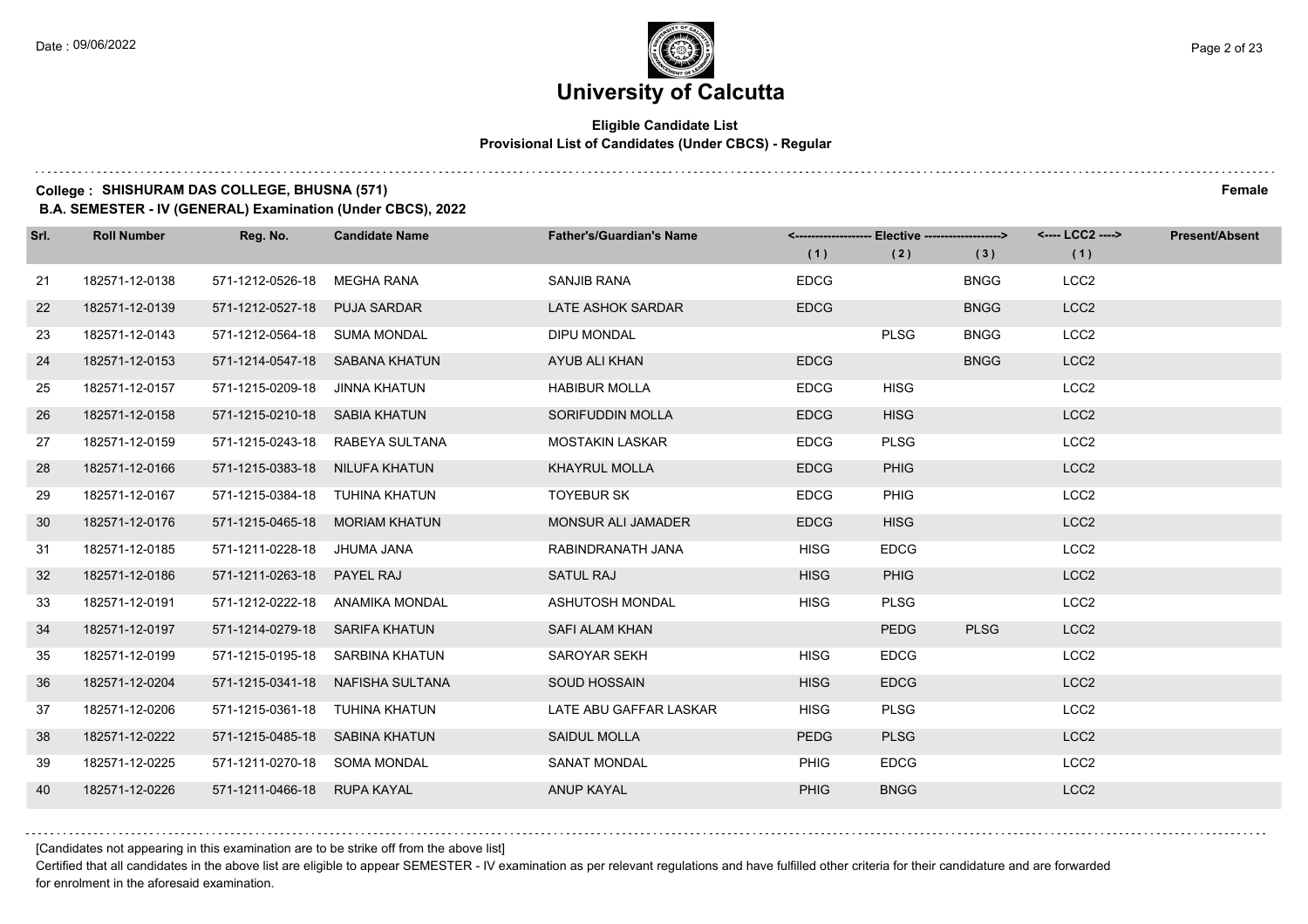#### **Eligible Candidate List Provisional List of Candidates (Under CBCS) - Regular**

### **College : SHISHURAM DAS COLLEGE, BHUSNA (571) Female**

**B.A. SEMESTER - IV (GENERAL) Examination (Under CBCS), 2022**

| Srl. | <b>Roll Number</b> | Reg. No.                       | <b>Candidate Name</b>             | <b>Father's/Guardian's Name</b> |             | <------------------- Elective ------------------> |             | <---- LCC2 ----> | <b>Present/Absent</b> |
|------|--------------------|--------------------------------|-----------------------------------|---------------------------------|-------------|---------------------------------------------------|-------------|------------------|-----------------------|
|      |                    |                                |                                   |                                 | (1)         | (2)                                               | (3)         | (1)              |                       |
| 41   | 182571-12-0230     |                                | 571-1211-0581-18 AYANTIKA KANTHAL | SANAT KANTHAL                   | <b>PHIG</b> |                                                   | <b>BNGG</b> | LCC <sub>2</sub> |                       |
| 42   | 182571-12-0241     | 571-1211-0343-18 SABERA KHATUN |                                   | <b>MOHASIN SK</b>               | <b>PLSG</b> | <b>HISG</b>                                       |             | LCC <sub>2</sub> |                       |
| 43   | 182571-12-0245     | 571-1211-0444-18 ANJALI DUTTA  |                                   | <b>BAPI DUTTA</b>               | <b>PLSG</b> | <b>EDCG</b>                                       |             | LCC <sub>2</sub> |                       |
| 44   | 182571-12-0246     | 571-1211-0445-18 SHREEMA DAS   |                                   | <b>BIDUR DAS</b>                | <b>PLSG</b> | <b>EDCG</b>                                       |             | LCC <sub>2</sub> |                       |
| 45   | 182571-12-0248     | 571-1211-0531-18 AFSANA KHATUN |                                   | ANOWAR HOSSAIN MOLLA            | <b>PLSG</b> |                                                   | <b>BNGG</b> | LCC <sub>2</sub> |                       |
| 46   | 182571-12-0254     | 571-1215-0192-18               | PARVINA KHATUN                    | <b>GIYASUDDIN JAMADAR</b>       | <b>PLSG</b> | <b>EDCG</b>                                       |             | LCC <sub>2</sub> |                       |
| 47   | 182571-12-0256     | 571-1215-0224-18 RANI KHATUN   |                                   | ABDUL AJIM MOLLA                | <b>PLSG</b> | <b>EDCG</b>                                       |             | LCC <sub>2</sub> |                       |
| 48   | 182571-12-0287     | 571-1211-0610-18               | <b>BAYSHALI UPADHYAY</b>          | .SAMBITANANDA UPADHYAY          | <b>BNGG</b> | <b>EDCG</b>                                       |             | LCC <sub>2</sub> |                       |
| 49   | 182571-12-0288     |                                | 571-1212-0556-18 SOUMITA CHAPADAR | UTTAM CHAPADAR                  | PHIG        | <b>BNGG</b>                                       |             | LCC <sub>2</sub> |                       |
| 50   | 182710-12-0005     | 571-1211-0605-18               | RUBINA KHATUN                     | <b>ZAHIDAN PAIK</b>             | <b>EDCG</b> |                                                   | <b>BNGG</b> | LCC <sub>2</sub> |                       |
| 51   | 182710-12-0013     | 571-1215-0591-18 SALMA KHATUN  |                                   | <b>SALAM MOLLA</b>              | <b>PLSG</b> |                                                   | <b>BNGG</b> | LCC <sub>2</sub> |                       |
| 52   | 182710-12-0014     |                                | 571-1215-0603-18 SAGUPTA RIJUANA  | ABUBAKKAR LASKAR                | <b>PLSG</b> |                                                   | <b>BNGG</b> | LCC <sub>2</sub> |                       |
| 53   | 192571-12-0001     | 571-1211-0143-19 AFROJA KHATUN |                                   | ABDUS SALAM MOLLA               | <b>EDCG</b> | <b>HISG</b>                                       |             | LCC <sub>2</sub> |                       |
| 54   | 192571-12-0010     | 571-1211-0185-19               | BAISHAKHI MONDAL                  | PROSHANTA MONDAL                | <b>BNGG</b> | <b>EDCG</b>                                       |             | LCC <sub>2</sub> |                       |
| 55   | 192571-12-0012     | 571-1211-0190-19               | PRIYA KAYAL                       | AMAY KAYAL                      | <b>BNGG</b> | <b>EDCG</b>                                       |             | LCC <sub>2</sub> |                       |
| 56   | 192571-12-0022     |                                | 571-1211-0301-19 SARIKA SULTANA   | ABU KALAM MOLLA                 | <b>BNGG</b> | <b>EDCG</b>                                       |             | LCC <sub>2</sub> |                       |
| 57   | 192571-12-0045     | 571-1212-0452-19               | SAMPA RAY                         | DEBABRATA RAY                   | <b>BNGG</b> | <b>EDCG</b>                                       |             | LCC <sub>2</sub> |                       |
| 58   | 192571-12-0054     | 571-1215-0223-19               | <b>MOHINI LASKAR</b>              | ABU TAHAR LASKAR                | <b>BNGG</b> |                                                   | <b>EDCG</b> | LCC <sub>2</sub> |                       |
| 59   | 192571-12-0055     | 571-1215-0242-19 AFSANA PARVIN |                                   | MUNSEF SHEIK                    | <b>BNGG</b> | <b>EDCG</b>                                       |             | LCC <sub>2</sub> |                       |
| 60   | 192571-12-0066     | 571-1215-0542-19               | <b>REBINA KHATUN</b>              | <b>SAJAMAL SANPUI</b>           | <b>BNGG</b> | <b>EDCG</b>                                       |             | LCC <sub>2</sub> |                       |

[Candidates not appearing in this examination are to be strike off from the above list]

Certified that all candidates in the above list are eligible to appear SEMESTER - IV examination as per relevant regulations and have fulfilled other criteria for their candidature and are forwarded for enrolment in the aforesaid examination.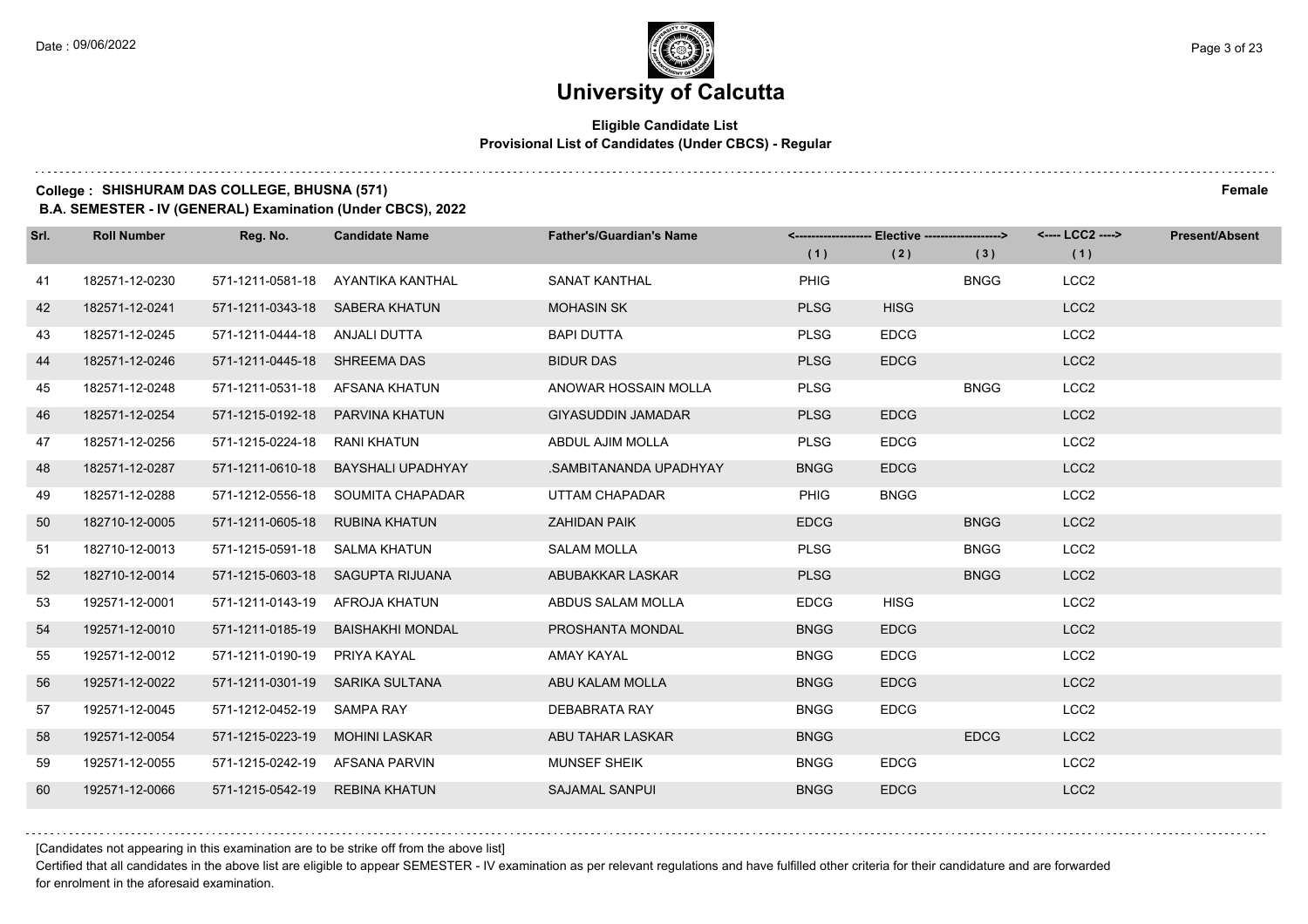#### **Eligible Candidate List Provisional List of Candidates (Under CBCS) - Regular**

### **College : SHISHURAM DAS COLLEGE, BHUSNA (571) Female**

**B.A. SEMESTER - IV (GENERAL) Examination (Under CBCS), 2022**

| Srl. | <b>Roll Number</b> | Reg. No.                  | <b>Candidate Name</b>                | <b>Father's/Guardian's Name</b> |             | <-------------------- Elective ------------------> |     | <---- LCC2 ----> | <b>Present/Absent</b> |
|------|--------------------|---------------------------|--------------------------------------|---------------------------------|-------------|----------------------------------------------------|-----|------------------|-----------------------|
|      |                    |                           |                                      |                                 | (1)         | (2)                                                | (3) | (1)              |                       |
| 61   | 192571-12-0091     | 571-1211-0205-19          | SUDESNA BARUI                        | PARTHA BARUI                    | <b>EDCG</b> | <b>HISG</b>                                        |     | LCC <sub>2</sub> |                       |
| 62   | 192571-12-0092     | 571-1211-0206-19          | MADHUMITA JANA                       | <b>JAGABANDHU JANA</b>          | <b>EDCG</b> | <b>HISG</b>                                        |     | LCC <sub>2</sub> |                       |
| 63   | 192571-12-0102     | 571-1211-0261-19          | <b>BEGAM KHATUN</b>                  | <b>MIRJAN MOLLA</b>             | <b>EDCG</b> | <b>HISG</b>                                        |     | LCC <sub>2</sub> |                       |
| 64   | 192571-12-0113     | 571-1211-0336-19          | <b>MAMPI NASKAR</b>                  | <b>SUKLAL NASKAR</b>            | <b>EDCG</b> | <b>HISG</b>                                        |     | LCC <sub>2</sub> |                       |
| 65   | 192571-12-0122     | 571-1211-0366-19          | ANINDITA HALDER                      | <b>BASUDEV HALDER</b>           | <b>EDCG</b> | <b>HISG</b>                                        |     | LCC <sub>2</sub> |                       |
| 66   | 192571-12-0129     | 571-1211-0412-19          | SAKILA KHATUN                        | YASIN SK                        | <b>EDCG</b> | <b>HISG</b>                                        |     | LCC <sub>2</sub> |                       |
| 67   | 192571-12-0136     | 571-1211-0470-19          | MAHAMUDA KHATUN                      | LATE ISRAIL MOLLA               | <b>EDCG</b> | <b>HISG</b>                                        |     | LCC <sub>2</sub> |                       |
| 68   | 192571-12-0139     | 571-1211-0486-19 UMA BERA |                                      | PANCHU BERA                     | <b>EDCG</b> | <b>HISG</b>                                        |     | LCC <sub>2</sub> |                       |
| 69   | 192571-12-0140     | 571-1211-0487-19          | <b>RITUSHREE RAY</b>                 | <b>BALARAM RAY</b>              | <b>EDCG</b> | <b>HISG</b>                                        |     | LCC <sub>2</sub> |                       |
| 70   | 192571-12-0141     |                           | 571-1211-0488-19 SUPARNA CHAKRABORTY | SUKUMAR CHAKRABORTY             | <b>EDCG</b> | <b>HISG</b>                                        |     | LCC <sub>2</sub> |                       |
| 71   | 192571-12-0165     |                           | 571-1212-0314-19 JAYASHREE DAS       | <b>BIMAL DAS</b>                | <b>EDCG</b> | <b>HISG</b>                                        |     | LCC <sub>2</sub> |                       |
| 72   | 192571-12-0167     | 571-1212-0350-19          | <b>KABERI MONDAL</b>                 | <b>TAPAN MONDAL</b>             | <b>EDCG</b> | <b>HISG</b>                                        |     | LCC <sub>2</sub> |                       |
| 73   | 192571-12-0179     | 571-1212-0476-19          | <b>SURAVI MONDAL</b>                 | <b>UTTAM MONDAL</b>             | <b>EDCG</b> | <b>HISG</b>                                        |     | LCC <sub>2</sub> |                       |
| 74   | 192571-12-0187     | 571-1212-0532-19          | <b>RIYA PRAMANIK</b>                 | <b>UTTAM PRAMANIK</b>           | <b>EDCG</b> | <b>HISG</b>                                        |     | LCC <sub>2</sub> |                       |
| 75   | 192571-12-0189     | 571-1212-0540-19          | MONIKA KANTAL                        | PANCHURAM KANTAL                | <b>EDCG</b> | <b>HISG</b>                                        |     | LCC <sub>2</sub> |                       |
| 76   | 192571-12-0193     | 571-1214-0128-19          | RUKAIYA PARVIN                       | <b>MONIRUJJAMAN KHAN</b>        | <b>EDCG</b> | <b>HISG</b>                                        |     | LCC <sub>2</sub> |                       |
| 77   | 192571-12-0194     | 571-1214-0134-19          | <b>SAMIMA KHATUN</b>                 | ATIYAR PURKAIT                  | <b>EDCG</b> | <b>HISG</b>                                        |     | LCC <sub>2</sub> |                       |
| 78   | 192571-12-0195     | 571-1214-0152-19          | KAMIJA KHATUN                        | ABU SIDDIK AKHAN                | <b>EDCG</b> | <b>HISG</b>                                        |     | LCC <sub>2</sub> |                       |
| 79   | 192571-12-0198     | 571-1214-0227-19          | RAKHI DAS                            | <b>TAPAN DAS</b>                | <b>EDCG</b> | <b>HISG</b>                                        |     | LCC <sub>2</sub> |                       |
| 80   | 192571-12-0200     | 571-1214-0289-19          | <b>RITUSREE PAL</b>                  | <b>GOPAL PAL</b>                | <b>EDCG</b> | <b>HISG</b>                                        |     | LCC <sub>2</sub> |                       |

[Candidates not appearing in this examination are to be strike off from the above list]

Certified that all candidates in the above list are eligible to appear SEMESTER - IV examination as per relevant regulations and have fulfilled other criteria for their candidature and are forwarded for enrolment in the aforesaid examination.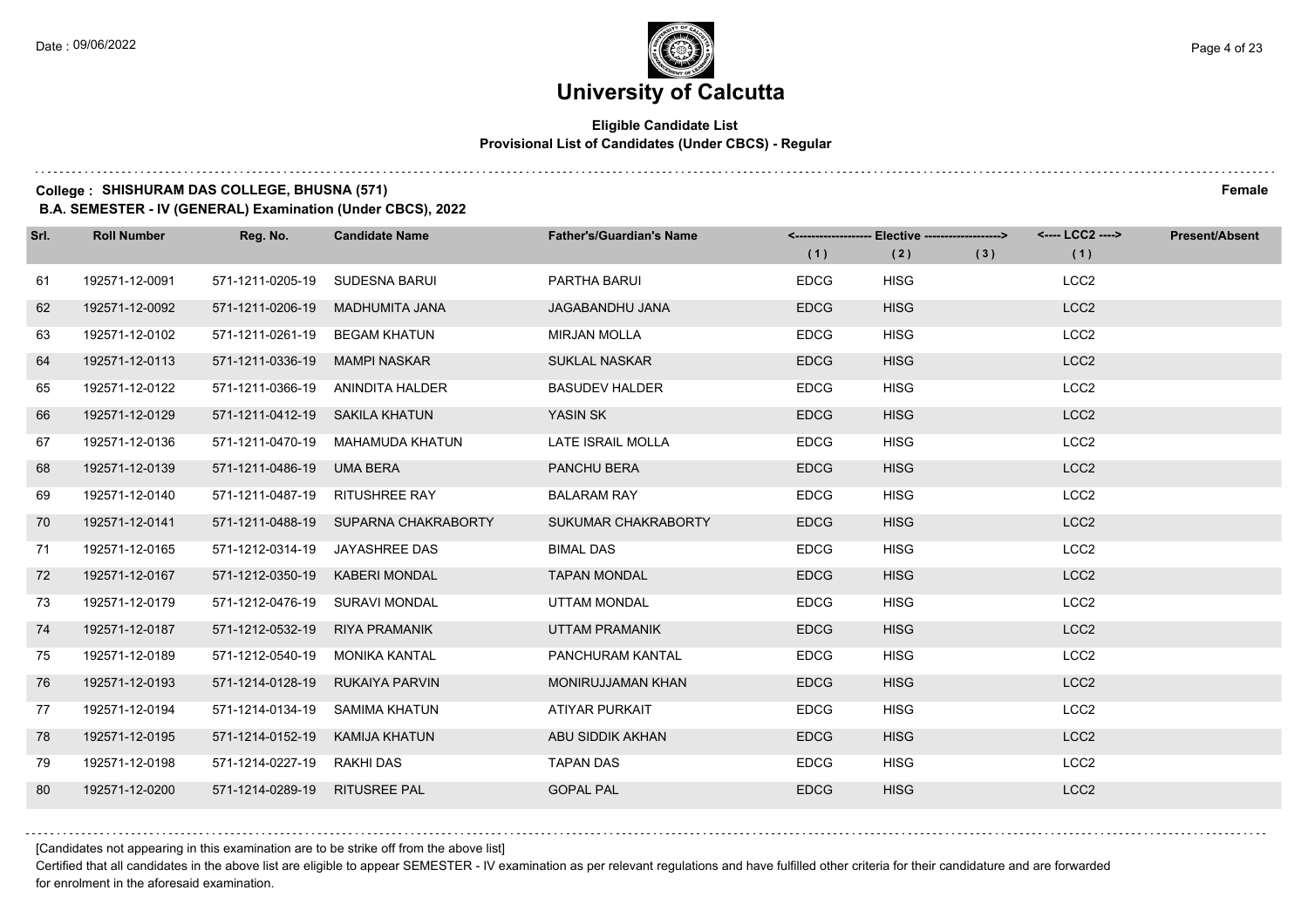#### **Eligible Candidate List Provisional List of Candidates (Under CBCS) - Regular**

### **College : SHISHURAM DAS COLLEGE, BHUSNA (571) Female**

**B.A. SEMESTER - IV (GENERAL) Examination (Under CBCS), 2022**

| Srl. | <b>Roll Number</b> | Reg. No.                       | <b>Candidate Name</b>          | <b>Father's/Guardian's Name</b> | (1)         | <-------------------- Elective -------------------><br>(2) | (3) | <---- LCC2 ----><br>(1) | <b>Present/Absent</b> |
|------|--------------------|--------------------------------|--------------------------------|---------------------------------|-------------|------------------------------------------------------------|-----|-------------------------|-----------------------|
| 81   | 192571-12-0215     | 571-1215-0127-19               | <b>RUBIA KHATUN</b>            | ANSAR ALI MOLLA                 | <b>EDCG</b> | <b>HISG</b>                                                |     | LCC <sub>2</sub>        |                       |
| 82   | 192571-12-0223     | 571-1215-0150-19               | <b>BILKISH KHATUN</b>          | NAYMUDDIN MOLLICK               | <b>EDCG</b> | <b>HISG</b>                                                |     | LCC <sub>2</sub>        |                       |
| 83   | 192571-12-0240     | 571-1215-0389-19 ARIFA KHATUN  |                                | <b>AKBAR MOLLA</b>              | <b>EDCG</b> | <b>HISG</b>                                                |     | LCC <sub>2</sub>        |                       |
| 84   | 192571-12-0247     |                                | 571-1215-0401-19 SOHANA KHATUN | ANOWAR HOSSAIN MOLLA            | <b>EDCG</b> | <b>HISG</b>                                                |     | LCC <sub>2</sub>        |                       |
| 85   | 192571-12-0252     | 571-1215-0438-19               | SABANA PURKAIT                 | SAIFUDDIN PURKAIT               | <b>EDCG</b> | <b>HISG</b>                                                |     | LCC <sub>2</sub>        |                       |
| 86   | 192571-12-0255     | 571-1215-0443-19               | <b>MASRIFA KHATUN</b>          | SAHIBUL ISLAM SK                | <b>EDCG</b> | <b>HISG</b>                                                |     | LCC <sub>2</sub>        |                       |
| 87   | 192571-12-0256     | 571-1215-0453-19 AJMIRA KHATUN |                                | AZIZUL LASKAR                   | <b>EDCG</b> | <b>HISG</b>                                                |     | LCC <sub>2</sub>        |                       |
| 88   | 192571-12-0257     | 571-1215-0463-19               | PRIYANKA KHATUN                | <b>JAKIR HHOSSEN MOLLA</b>      | <b>EDCG</b> | <b>HISG</b>                                                |     | LCC <sub>2</sub>        |                       |
| 89   | 192571-12-0259     | 571-1215-0471-19               | TASMINA KHATUN                 | <b>SAIDUL MOLLICK</b>           | <b>EDCG</b> | <b>HISG</b>                                                |     | LCC <sub>2</sub>        |                       |
| 90   | 192571-12-0267     | 571-1215-0530-19               | RUBINA KHATUN                  | <b>HASAN ZAMADAR</b>            | <b>EDCG</b> | <b>HISG</b>                                                |     | LCC <sub>2</sub>        |                       |
| 91   | 192571-12-0278     |                                | 571-1211-0221-19 SAMIMA KHATUN | <b>SALIN GAZI</b>               | <b>PEDG</b> | <b>HISG</b>                                                |     | LCC <sub>2</sub>        |                       |
| 92   | 192571-12-0280     | 571-1211-0325-19               | RIYA BERA                      | DUDH KUMAR BERA                 | <b>PEDG</b> | <b>HISG</b>                                                |     | LCC <sub>2</sub>        |                       |
| 93   | 192571-12-0285     | 571-1214-0249-19               | <b>HALIMA KHATUN</b>           | RAHIM KHAN                      | <b>PEDG</b> | <b>HISG</b>                                                |     | LCC <sub>2</sub>        |                       |
| 94   | 202571-12-0001     | 571-1211-0133-20               | <b>NARGIS KHATUN</b>           | NIYAMAT ALI BEG                 | <b>EDCG</b> | <b>HISG</b>                                                |     | LCC <sub>2</sub>        |                       |
| 95   | 202571-12-0003     | 571-1211-0147-20               | MAKSUDA KHATUN                 | ABDUL HOQUE GAZI                | <b>BNGG</b> | <b>EDCG</b>                                                |     | LCC <sub>2</sub>        |                       |
| 96   | 202571-12-0005     | 571-1211-0151-20               | KHURSHIDA KHATUN               | <b>RAHIM MOLLA</b>              | <b>EDCG</b> | <b>HISG</b>                                                |     | LCC <sub>2</sub>        |                       |
| 97   | 202571-12-0006     | 571-1211-0155-20               | SADHANA KANTAL                 | <b>BHASKAR KANTAL</b>           | <b>EDCG</b> | <b>HISG</b>                                                |     | LCC <sub>2</sub>        |                       |
| 98   | 202571-12-0007     | 571-1211-0157-20               | <b>LABANI KANTAL</b>           | <b>SURATH KANTAL</b>            | <b>EDCG</b> | <b>HISG</b>                                                |     | LCC <sub>2</sub>        |                       |
| 99   | 202571-12-0008     | 571-1211-0158-20               | NEHA SAMANTA                   | MIHIR LAL SAMANTA               | <b>EDCG</b> | <b>HISG</b>                                                |     | LCC <sub>2</sub>        |                       |
| 100  | 202571-12-0009     | 571-1211-0159-20 SUDIPA HALDAR |                                | <b>UTPAL HALDAR</b>             | <b>BNGG</b> | <b>EDCG</b>                                                |     | LCC <sub>2</sub>        |                       |

[Candidates not appearing in this examination are to be strike off from the above list]

Certified that all candidates in the above list are eligible to appear SEMESTER - IV examination as per relevant regulations and have fulfilled other criteria for their candidature and are forwarded for enrolment in the aforesaid examination.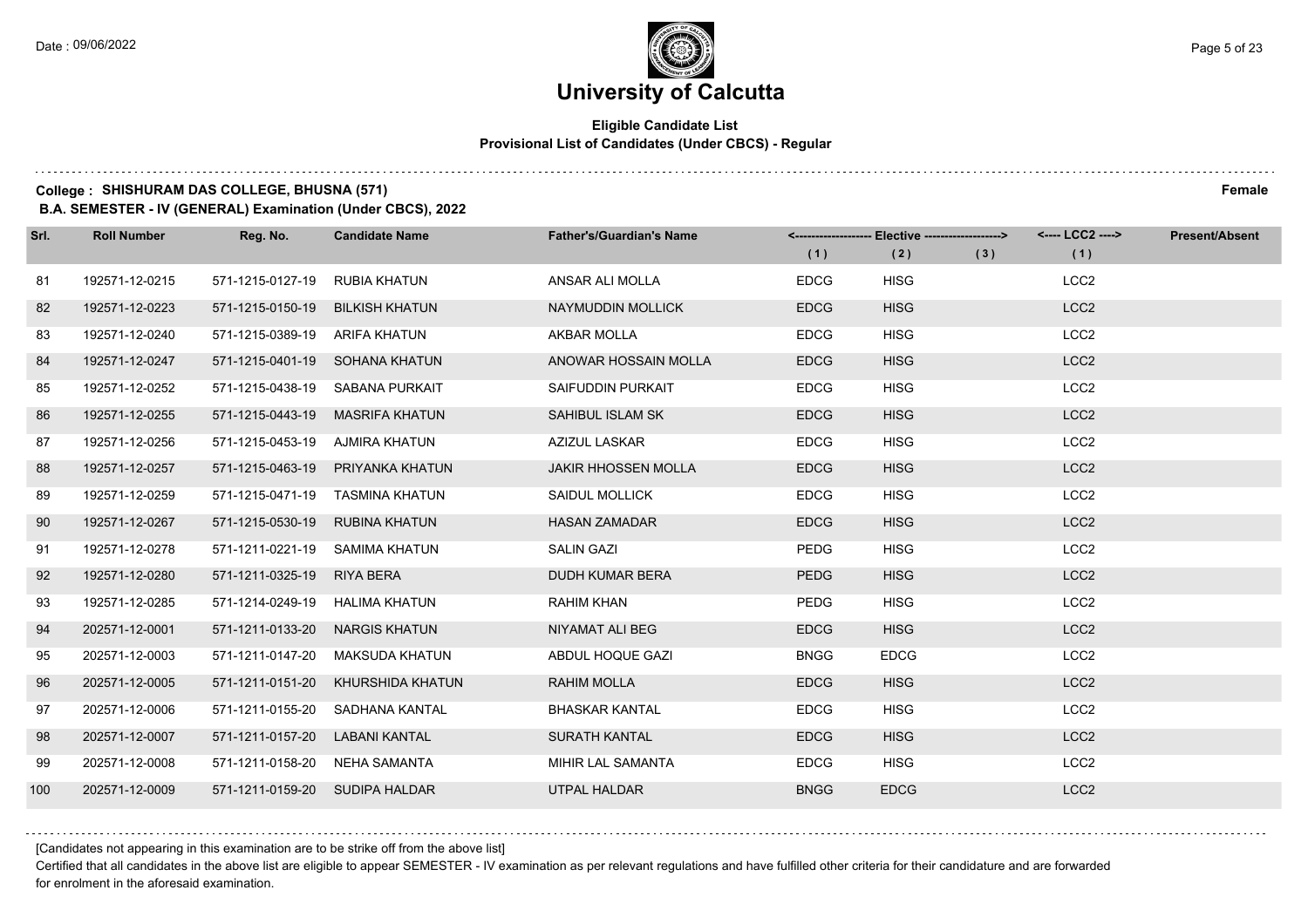$1.111$ 

# **University of Calcutta**

#### **Eligible Candidate List Provisional List of Candidates (Under CBCS) - Regular**

### **College : SHISHURAM DAS COLLEGE, BHUSNA (571) Female**

**B.A. SEMESTER - IV (GENERAL) Examination (Under CBCS), 2022**

| Srl. | <b>Roll Number</b> | Reg. No.                       | <b>Candidate Name</b>             | <b>Father's/Guardian's Name</b> |             | <-------------------- Elective ------------------> |             | <---- LCC2 ----> | <b>Present/Absent</b> |
|------|--------------------|--------------------------------|-----------------------------------|---------------------------------|-------------|----------------------------------------------------|-------------|------------------|-----------------------|
|      |                    |                                |                                   |                                 | (1)         | (2)                                                | (3)         | (1)              |                       |
| 101  | 202571-12-0010     | 571-1211-0163-20               | <b>RUMPA HALDER</b>               | RABINDRA HALDER                 | <b>EDCG</b> | <b>HISG</b>                                        |             | LCC <sub>2</sub> |                       |
| 102  | 202571-12-0011     | 571-1211-0164-20               | <b>KABITA PATRA</b>               | <b>RABIN PATRA</b>              | <b>EDCG</b> | <b>HISG</b>                                        |             | LCC <sub>2</sub> |                       |
| 103  | 202571-12-0012     |                                | 571-1211-0167-20 HASHIYARA KHATUN | <b>MURSID SK</b>                |             | <b>HISG</b>                                        | <b>PLSG</b> | LCC <sub>2</sub> |                       |
| 104  | 202571-12-0013     | 571-1211-0178-20 SAINA KHATUN  |                                   | <b>JAHIDUL SK</b>               |             | <b>HISG</b>                                        | <b>PLSG</b> | LCC <sub>2</sub> |                       |
| 105  | 202571-12-0014     | 571-1211-0179-20               | JAYITA MONDAL                     | <b>CHANDRA NATH MONDAL</b>      | <b>EDCG</b> | <b>HISG</b>                                        |             | LCC <sub>2</sub> |                       |
| 106  | 202571-12-0016     |                                | 571-1211-0181-20 ANUSHREE KAYAL   | UTTAM KAYAL                     | <b>EDCG</b> | <b>HISG</b>                                        |             | LCC <sub>2</sub> |                       |
| 107  | 202571-12-0018     |                                | 571-1211-0189-20 TRISHNA KANTAL   | <b>GOUTAM KANTAL</b>            | <b>EDCG</b> | <b>HISG</b>                                        |             | LCC <sub>2</sub> |                       |
| 108  | 202571-12-0019     | 571-1211-0199-20 AMINA KHATUN  |                                   | AMINUDDIN PALOWAN               | <b>EDCG</b> | <b>HISG</b>                                        |             | LCC <sub>2</sub> |                       |
| 109  | 202571-12-0020     | 571-1211-0202-20               | FEROZA KHATUN                     | ABBAS UDDIN SK                  | <b>EDCG</b> | <b>HISG</b>                                        |             | LCC <sub>2</sub> |                       |
| 110  | 202571-12-0022     | 571-1211-0210-20               | MADHUMITA SAMANTA                 | <b>TUSHAR KANTI SAMANTA</b>     | <b>BNGG</b> | <b>EDCG</b>                                        |             | LCC <sub>2</sub> |                       |
| 111  | 202571-12-0023     | 571-1211-0221-20               | PARAMITA NASKAR                   | <b>TAPAN NASKAR</b>             | <b>EDCG</b> | <b>HISG</b>                                        |             | LCC <sub>2</sub> |                       |
| 112  | 202571-12-0025     | 571-1211-0224-20               | JASMINA KHATUN                    | <b>AKKAZ PURKAIT</b>            | <b>EDCG</b> | <b>HISG</b>                                        |             | LCC <sub>2</sub> |                       |
| 113  | 202571-12-0026     | 571-1211-0225-20               | <b>RESHMA KHATUN</b>              | JAFAR ALI MOLLA                 | <b>EDCG</b> | <b>HISG</b>                                        |             | LCC <sub>2</sub> |                       |
| 114  | 202571-12-0027     | 571-1211-0226-20               | <b>HABIBA KHATUN</b>              | <b>BABLU MOLLA</b>              | <b>EDCG</b> | <b>HISG</b>                                        |             | LCC <sub>2</sub> |                       |
| 115  | 202571-12-0028     | 571-1211-0227-20               | BEAUTY BERA                       | <b>PULAKESH BERA</b>            | <b>ENGG</b> | <b>EDCG</b>                                        |             | LCC <sub>2</sub> |                       |
| 116  | 202571-12-0029     | 571-1211-0239-20               | <b>RUPA KHATUN</b>                | RAFIKUL ISLAM AKHON             | <b>EDCG</b> | <b>HISG</b>                                        |             | LCC <sub>2</sub> |                       |
| 117  | 202571-12-0033     | 571-1211-0248-20               | <b>RAIDA KHATUN</b>               | <b>ASAD SEKH</b>                | <b>EDCG</b> | <b>HISG</b>                                        |             | LCC <sub>2</sub> |                       |
| 118  | 202571-12-0034     | 571-1211-0256-20               | <b>SIRIN SARMIN</b>               | MAFUJUR RAHAMAN AKHAN           | <b>EDCG</b> | <b>HISG</b>                                        |             | LCC <sub>2</sub> |                       |
| 119  | 202571-12-0035     | 571-1211-0265-20 RUBIYA KHATUN |                                   | <b>JIYAUL HAQUE SARDAR</b>      | <b>EDCG</b> | <b>HISG</b>                                        |             | LCC <sub>2</sub> |                       |
| 120  | 202571-12-0036     | 571-1211-0268-20               | <b>TITHI MONDAL</b>               | <b>SAMIR MONDAL</b>             | <b>BNGG</b> | <b>EDCG</b>                                        |             | LCC <sub>2</sub> |                       |

[Candidates not appearing in this examination are to be strike off from the above list]

Certified that all candidates in the above list are eligible to appear SEMESTER - IV examination as per relevant regulations and have fulfilled other criteria for their candidature and are forwarded for enrolment in the aforesaid examination.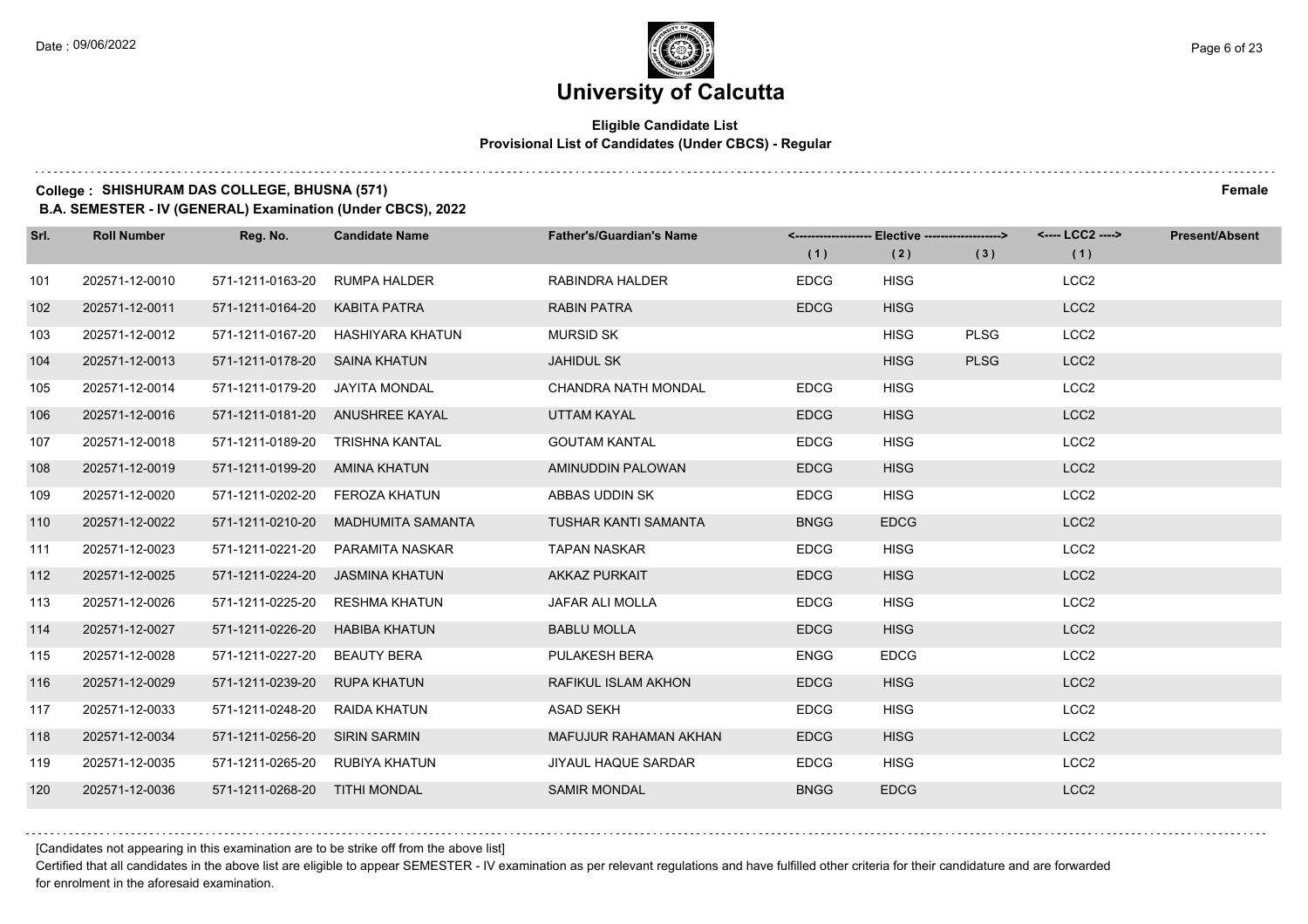#### **Eligible Candidate List Provisional List of Candidates (Under CBCS) - Regular**

### **College : SHISHURAM DAS COLLEGE, BHUSNA (571) Female**

**B.A. SEMESTER - IV (GENERAL) Examination (Under CBCS), 2022**

| Srl. | <b>Roll Number</b> | Reg. No.                      | <b>Candidate Name</b>             | <b>Father's/Guardian's Name</b> |             | <------------------- Elective ------------------> |             | <---- LCC2 ----> | <b>Present/Absent</b> |
|------|--------------------|-------------------------------|-----------------------------------|---------------------------------|-------------|---------------------------------------------------|-------------|------------------|-----------------------|
|      |                    |                               |                                   |                                 | (1)         | (2)                                               | (3)         | (1)              |                       |
| 121  | 202571-12-0037     | 571-1211-0271-20              | RANJITA ADHIKARI                  | SHYAMAL ADHIKARI                | <b>BNGG</b> | <b>EDCG</b>                                       |             | LCC <sub>2</sub> |                       |
| 122  | 202571-12-0038     | 571-1211-0274-20              | <b>BANANI HALDER</b>              | <b>PRADIP HALDER</b>            | <b>EDCG</b> | <b>HISG</b>                                       |             | LCC <sub>2</sub> |                       |
| 123  | 202571-12-0039     | 571-1211-0275-20              | RIYA DAS                          | RAMPADA DAS                     | <b>EDCG</b> | <b>HISG</b>                                       |             | LCC <sub>2</sub> |                       |
| 124  | 202571-12-0040     | 571-1211-0276-20              | NABONITA MALIK                    | <b>SHYAMAL MALIK</b>            | <b>BNGG</b> | <b>EDCG</b>                                       |             | LCC <sub>2</sub> |                       |
| 125  | 202571-12-0041     | 571-1211-0279-20              | RIMA BHANDARI                     | <b>ASIT BHANDARI</b>            | <b>EDCG</b> | <b>HISG</b>                                       |             | LCC <sub>2</sub> |                       |
| 126  | 202571-12-0042     | 571-1211-0280-20              | <b>MEHERBANU KHATUN</b>           | <b>HARUNRASID GAZI</b>          | <b>EDCG</b> | <b>HISG</b>                                       |             | LCC <sub>2</sub> |                       |
| 127  | 202571-12-0043     |                               | 571-1211-0281-20 SUMONA MONDAL    | <b>RAMESH MONDAL</b>            | <b>EDCG</b> | <b>HISG</b>                                       |             | LCC <sub>2</sub> |                       |
| 128  | 202571-12-0044     | 571-1211-0283-20              | JAYSHREE GUCHHAIT                 | <b>KARTIK GUCHHAIT</b>          | <b>EDCG</b> | <b>HISG</b>                                       |             | LCC <sub>2</sub> |                       |
| 129  | 202571-12-0045     | 571-1211-0285-20              | SANGITA MONDAL                    | <b>ALOK MONDAL</b>              | <b>BNGG</b> | <b>EDCG</b>                                       |             | LCC <sub>2</sub> |                       |
| 130  | 202571-12-0046     | 571-1211-0289-20              | <b>MAFUJA KHATUN</b>              | <b>MOMREJ SK</b>                |             | <b>HISG</b>                                       | <b>PLSG</b> | LCC <sub>2</sub> |                       |
| 131  | 202571-12-0048     |                               | 571-1211-0291-20 CHAMPA SARDAR    | <b>NABIN SARDAR</b>             | <b>EDCG</b> | <b>HISG</b>                                       |             | LCC <sub>2</sub> |                       |
| 132  | 202571-12-0049     | 571-1211-0292-20 SHIFA KHATUN |                                   | SIRAJUL ISLAM MOLLA             | <b>EDCG</b> | <b>HISG</b>                                       |             | LCC <sub>2</sub> |                       |
| 133  | 202571-12-0050     | 571-1211-0304-20              | SARBINA KHATUN                    | LATE MOMIN NAIYA                | <b>BNGG</b> |                                                   | <b>PHIG</b> | LCC <sub>2</sub> |                       |
| 134  | 202571-12-0051     | 571-1211-0305-20 ARIFA KHATUN |                                   | <b>ICHA MOLLA</b>               | <b>BNGG</b> |                                                   | <b>PHIG</b> | LCC <sub>2</sub> |                       |
| 135  | 202571-12-0052     |                               | 571-1211-0310-20 SABERA KHATUN    | SAIFUDDIN KHAN                  | <b>EDCG</b> | <b>HISG</b>                                       |             | LCC <sub>2</sub> |                       |
| 136  | 202571-12-0053     |                               | 571-1211-0314-20 SHRABANTI MONDAL | <b>SUDAM MONDAL</b>             | <b>EDCG</b> | <b>HISG</b>                                       |             | LCC <sub>2</sub> |                       |
| 137  | 202571-12-0054     | 571-1211-0315-20              | <b>TAHARMINA KHATUN</b>           | SAHABUDDIN PURKAIT              | <b>EDCG</b> | <b>HISG</b>                                       |             | LCC <sub>2</sub> |                       |
| 138  | 202571-12-0055     | 571-1211-0320-20              | NASMINA KHATUN                    | <b>NAJIM UDDIN MOLLA</b>        | <b>EDCG</b> | <b>HISG</b>                                       |             | LCC <sub>2</sub> |                       |
| 139  | 202571-12-0057     | 571-1211-0328-20              | MOUBESIA KHATUN                   | <b>MASUDUR RAHAMAN</b>          | <b>EDCG</b> | <b>HISG</b>                                       |             | LCC <sub>2</sub> |                       |
| 140  | 202571-12-0059     | 571-1211-0335-20              | <b>ISMAT PARVIN</b>               | <b>KUDDUS KHAN</b>              | <b>EDCG</b> | <b>HISG</b>                                       |             | LCC <sub>2</sub> |                       |

[Candidates not appearing in this examination are to be strike off from the above list]

Certified that all candidates in the above list are eligible to appear SEMESTER - IV examination as per relevant regulations and have fulfilled other criteria for their candidature and are forwarded for enrolment in the aforesaid examination.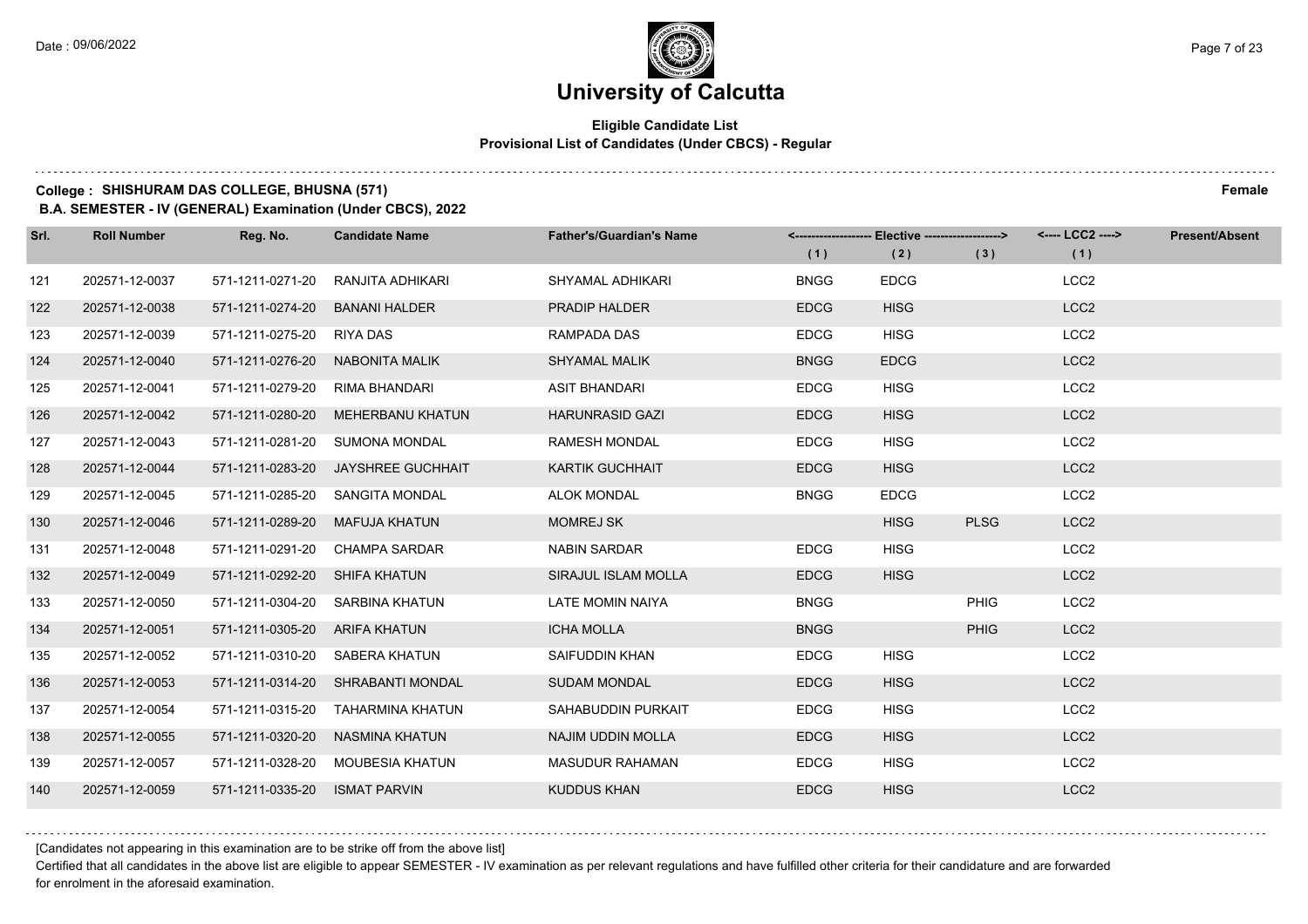#### **Eligible Candidate List Provisional List of Candidates (Under CBCS) - Regular**

### **College : SHISHURAM DAS COLLEGE, BHUSNA (571) Female**

**B.A. SEMESTER - IV (GENERAL) Examination (Under CBCS), 2022**

| Srl. | <b>Roll Number</b> | Reg. No.                       | <b>Candidate Name</b>            | <b>Father's/Guardian's Name</b> | <-------------------- Elective ------------------> |             |             | <---- LCC2 ----> | <b>Present/Absent</b> |
|------|--------------------|--------------------------------|----------------------------------|---------------------------------|----------------------------------------------------|-------------|-------------|------------------|-----------------------|
|      |                    |                                |                                  |                                 | (1)                                                | (2)         | (3)         | (1)              |                       |
| 141  | 202571-12-0060     | 571-1211-0336-20               | ASMINA KHATUN                    | <b>AYNAL SEKH</b>               | <b>EDCG</b>                                        | <b>HISG</b> |             | LCC <sub>2</sub> |                       |
| 142  | 202571-12-0061     | 571-1211-0339-20               | <b>AMRITA KANJI</b>              | PREMNATH KANJI                  | <b>EDCG</b>                                        | <b>HISG</b> |             | LCC <sub>2</sub> |                       |
| 143  | 202571-12-0062     | 571-1211-0345-20 ASIFA PARVIN  |                                  | <b>HASANUJJAMAN BEG</b>         |                                                    | <b>HISG</b> | <b>PLSG</b> | LCC <sub>2</sub> |                       |
| 144  | 202571-12-0064     | 571-1211-0352-20 SAIFA PARVIN  |                                  | KAZI ANISUL ISLAM               | <b>EDCG</b>                                        | <b>HISG</b> |             | LCC <sub>2</sub> |                       |
| 145  | 202571-12-0065     | 571-1211-0353-20               | SORIFA KHATUN                    | <b>ROFIK KAZI</b>               | <b>EDCG</b>                                        | <b>HISG</b> |             | LCC <sub>2</sub> |                       |
| 146  | 202571-12-0066     | 571-1211-0356-20               | PRIYA MONDAL                     | <b>TAPAN MONDAL</b>             | <b>EDCG</b>                                        | <b>HISG</b> |             | LCC <sub>2</sub> |                       |
| 147  | 202571-12-0067     | 571-1211-0357-20 RAGIA SULTANA |                                  | RAKIB UDDIN LASKAR              | <b>EDCG</b>                                        | <b>HISG</b> |             | LCC <sub>2</sub> |                       |
| 148  | 202571-12-0070     |                                | 571-1211-0364-20 PORSIYA KHATUN  | RAJU SK                         | <b>EDCG</b>                                        | <b>HISG</b> |             | LCC <sub>2</sub> |                       |
| 149  | 202571-12-0071     | 571-1211-0371-20               | <b>NUPUR DAS</b>                 | <b>NABIN DAS</b>                | <b>EDCG</b>                                        | <b>HISG</b> |             | LCC <sub>2</sub> |                       |
| 150  | 202571-12-0072     | 571-1211-0374-20               | <b>PUJA GHOSH</b>                | <b>BISWANATH GHOSH</b>          | <b>EDCG</b>                                        | <b>HISG</b> |             | LCC <sub>2</sub> |                       |
| 151  | 202571-12-0073     |                                | 571-1211-0376-20 HOMAIRATUN NOOR | SK NOORUDDIN                    | <b>EDCG</b>                                        | <b>HISG</b> |             | LCC <sub>2</sub> |                       |
| 152  | 202571-12-0075     | 571-1211-0383-20               | <b>MASURA KHATUN</b>             | <b>JILANI SHAH</b>              | <b>BNGG</b>                                        | <b>EDCG</b> |             | LCC <sub>2</sub> |                       |
| 153  | 202571-12-0076     | 571-1211-0385-20               | PRITI PURKAIT                    | <b>MAHADEV PURKAIT</b>          | <b>EDCG</b>                                        | <b>HISG</b> |             | LCC <sub>2</sub> |                       |
| 154  | 202571-12-0077     | 571-1211-0388-20 SAKINA KHATUN |                                  | SOYEB ALI MOLLA                 | <b>EDCG</b>                                        | <b>HISG</b> |             | LCC <sub>2</sub> |                       |
| 155  | 202571-12-0078     | 571-1211-0389-20               | SANJANA GAYEN                    | PARITOSH GAYEN                  | <b>EDCG</b>                                        | <b>HISG</b> |             | LCC <sub>2</sub> |                       |
| 156  | 202571-12-0080     | 571-1211-0396-20               | <b>FERDOUSI KHATUN</b>           | <b>IDRISH ALI GAZI</b>          | <b>EDCG</b>                                        | <b>HISG</b> |             | LCC <sub>2</sub> |                       |
| 157  | 202571-12-0081     | 571-1211-0398-20               | <b>NURANI KHATUN</b>             | <b>ROFIKUL MOLLICK</b>          | <b>EDCG</b>                                        | <b>HISG</b> |             | LCC <sub>2</sub> |                       |
| 158  | 202571-12-0082     | 571-1211-0402-20               | KARIMA KHATUN                    | <b>KARIM MOLLA</b>              | <b>EDCG</b>                                        | <b>HISG</b> |             | LCC <sub>2</sub> |                       |
| 159  | 202571-12-0083     |                                | 571-1211-0404-20 SABNAM KHATUN   | <b>FARUK BAIDYA</b>             | <b>PEDG</b>                                        | <b>HISG</b> |             | LCC <sub>2</sub> |                       |
| 160  | 202571-12-0084     | 571-1211-0406-20               | KHADIJA KHATUN                   | <b>KHAYRUL PAIK</b>             | <b>PEDG</b>                                        | <b>HISG</b> |             | LCC <sub>2</sub> |                       |

[Candidates not appearing in this examination are to be strike off from the above list]

Certified that all candidates in the above list are eligible to appear SEMESTER - IV examination as per relevant regulations and have fulfilled other criteria for their candidature and are forwarded for enrolment in the aforesaid examination.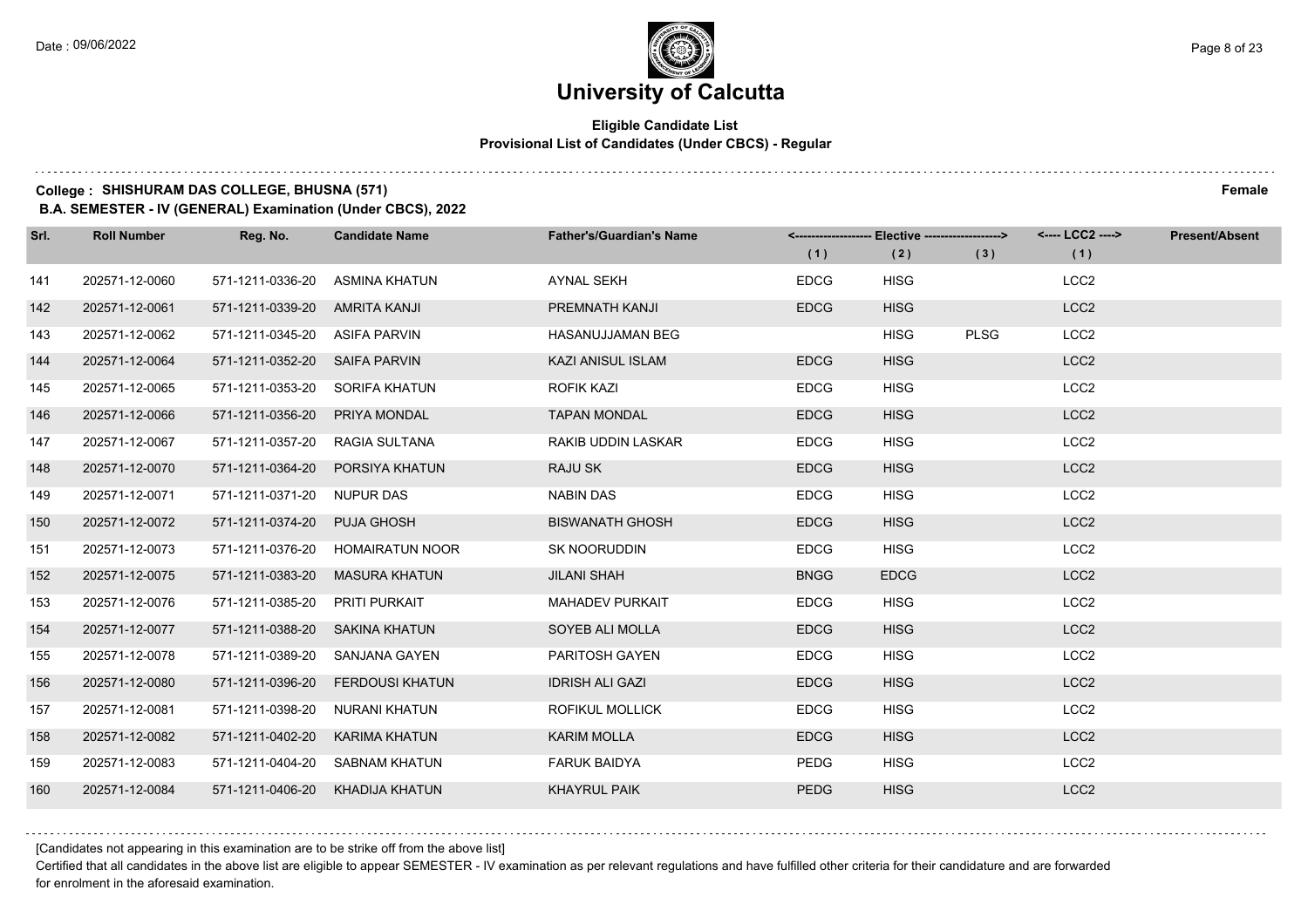#### **Eligible Candidate List Provisional List of Candidates (Under CBCS) - Regular**

### **College : SHISHURAM DAS COLLEGE, BHUSNA (571) Female**

**B.A. SEMESTER - IV (GENERAL) Examination (Under CBCS), 2022**

| Srl. | <b>Roll Number</b> | Reg. No.                       | <b>Candidate Name</b>               | <b>Father's/Guardian's Name</b> | (1)         | <-------------------- Elective ------------------><br>(2) | (3) | <---- LCC2 ----><br>(1) | Present/Absent |
|------|--------------------|--------------------------------|-------------------------------------|---------------------------------|-------------|-----------------------------------------------------------|-----|-------------------------|----------------|
| 161  | 202571-12-0086     | 571-1211-0418-20               | RESMA KHATUN                        | <b>SK RAHAMAN</b>               | <b>EDCG</b> | <b>HISG</b>                                               |     | LCC <sub>2</sub>        |                |
| 162  | 202571-12-0087     |                                | 571-1211-0421-20 MONISHA NASRIN     | <b>MASUD MOLLA</b>              | <b>BNGG</b> | <b>EDCG</b>                                               |     | LCC <sub>2</sub>        |                |
| 163  | 202571-12-0088     | 571-1211-0432-20 SAJIDA KHATUN |                                     | LATE MOKSUR RAHAMAN MOLLA       | <b>EDCG</b> | <b>HISG</b>                                               |     | LCC <sub>2</sub>        |                |
| 164  | 202571-12-0089     | 571-1211-0435-20 SK SINTHIYA   |                                     | ABDUL SATTAR SEKH               | <b>EDCG</b> | <b>HISG</b>                                               |     | LCC <sub>2</sub>        |                |
| 165  | 202571-12-0090     | 571-1211-0439-20               | MADINA KHATUN                       | AMJAD KAJI                      | <b>EDCG</b> | <b>HISG</b>                                               |     | LCC <sub>2</sub>        |                |
| 166  | 202571-12-0091     | 571-1211-0441-20 MOUMITA KAYAL |                                     | <b>INDRAJIT KAYAL</b>           | <b>BNGG</b> | <b>EDCG</b>                                               |     | LCC <sub>2</sub>        |                |
| 167  | 202571-12-0093     | 571-1211-0449-20 SABIRA KHATUN |                                     | SAIDUL BEG                      | <b>EDCG</b> | <b>HISG</b>                                               |     | LCC <sub>2</sub>        |                |
| 168  | 202571-12-0094     | 571-1211-0450-20 BAISAKHI ADAK |                                     | <b>SUKUMAR ADAK</b>             | <b>EDCG</b> | <b>HISG</b>                                               |     | LCC <sub>2</sub>        |                |
| 169  | 202571-12-0095     | 571-1211-0451-20 SUPRIYA DAS   |                                     | CHANDRASHEKHAR DAS              | <b>BNGG</b> | <b>EDCG</b>                                               |     | LCC <sub>2</sub>        |                |
| 170  | 202571-12-0096     | 571-1211-0452-20 SANJANA PARUI |                                     | <b>MANIK PARUI</b>              | <b>EDCG</b> | <b>HISG</b>                                               |     | LCC <sub>2</sub>        |                |
| 171  | 202571-12-0099     | 571-1211-0455-20 RIYA BAG      |                                     | <b>RABIN BAG</b>                | <b>EDCG</b> | <b>HISG</b>                                               |     | LCC <sub>2</sub>        |                |
| 172  | 202571-12-0100     |                                | 571-1211-0457-20 YASMINA KHATUN     | <b>FARIDUDDIN LASKAR</b>        | <b>EDCG</b> | <b>HISG</b>                                               |     | LCC <sub>2</sub>        |                |
| 173  | 202571-12-0102     | 571-1211-0462-20               | RUKAIYA KHATUN                      | KAMAL UDDIN SK                  | <b>BNGG</b> | <b>EDCG</b>                                               |     | LCC <sub>2</sub>        |                |
| 174  | 202571-12-0103     |                                | 571-1211-0464-20 SATHI LEKHA MONDAL | PROSANTA MONDAL                 | <b>EDCG</b> | <b>HISG</b>                                               |     | LCC <sub>2</sub>        |                |
| 175  | 202571-12-0104     |                                | 571-1211-0468-20 SYEDA NAZIFA ISMAT | SYED SARWAR UDDIN               | <b>HISG</b> | <b>EDCG</b>                                               |     | LCC <sub>2</sub>        |                |
| 176  | 202571-12-0105     |                                | 571-1211-0472-20 SAHARA KHATUN      | <b>NASIR UDDIN SHAIKH</b>       | <b>EDCG</b> | <b>HISG</b>                                               |     | LCC <sub>2</sub>        |                |
| 177  | 202571-12-0106     | 571-1211-0475-20               | <b>SUMAIYA KHATUN</b>               | KUTUB UDDIN MOLLA               | <b>EDCG</b> | <b>HISG</b>                                               |     | LCC <sub>2</sub>        |                |
| 178  | 202571-12-0107     | 571-1211-0477-20 KOYEL KHATUN  |                                     | <b>BHOLA SK</b>                 | <b>EDCG</b> | <b>HISG</b>                                               |     | LCC <sub>2</sub>        |                |
| 179  | 202571-12-0108     | 571-1211-0479-20 RUMA KHATUN   |                                     | <b>MONIRUL SK</b>               | <b>EDCG</b> | <b>HISG</b>                                               |     | LCC <sub>2</sub>        |                |
| 180  | 202571-12-0109     |                                | 571-1211-0484-20 TANUSHREE JANA     | <b>ASIT JANA</b>                | <b>EDCG</b> | <b>HISG</b>                                               |     | LCC <sub>2</sub>        |                |

[Candidates not appearing in this examination are to be strike off from the above list]

Certified that all candidates in the above list are eligible to appear SEMESTER - IV examination as per relevant regulations and have fulfilled other criteria for their candidature and are forwarded for enrolment in the aforesaid examination.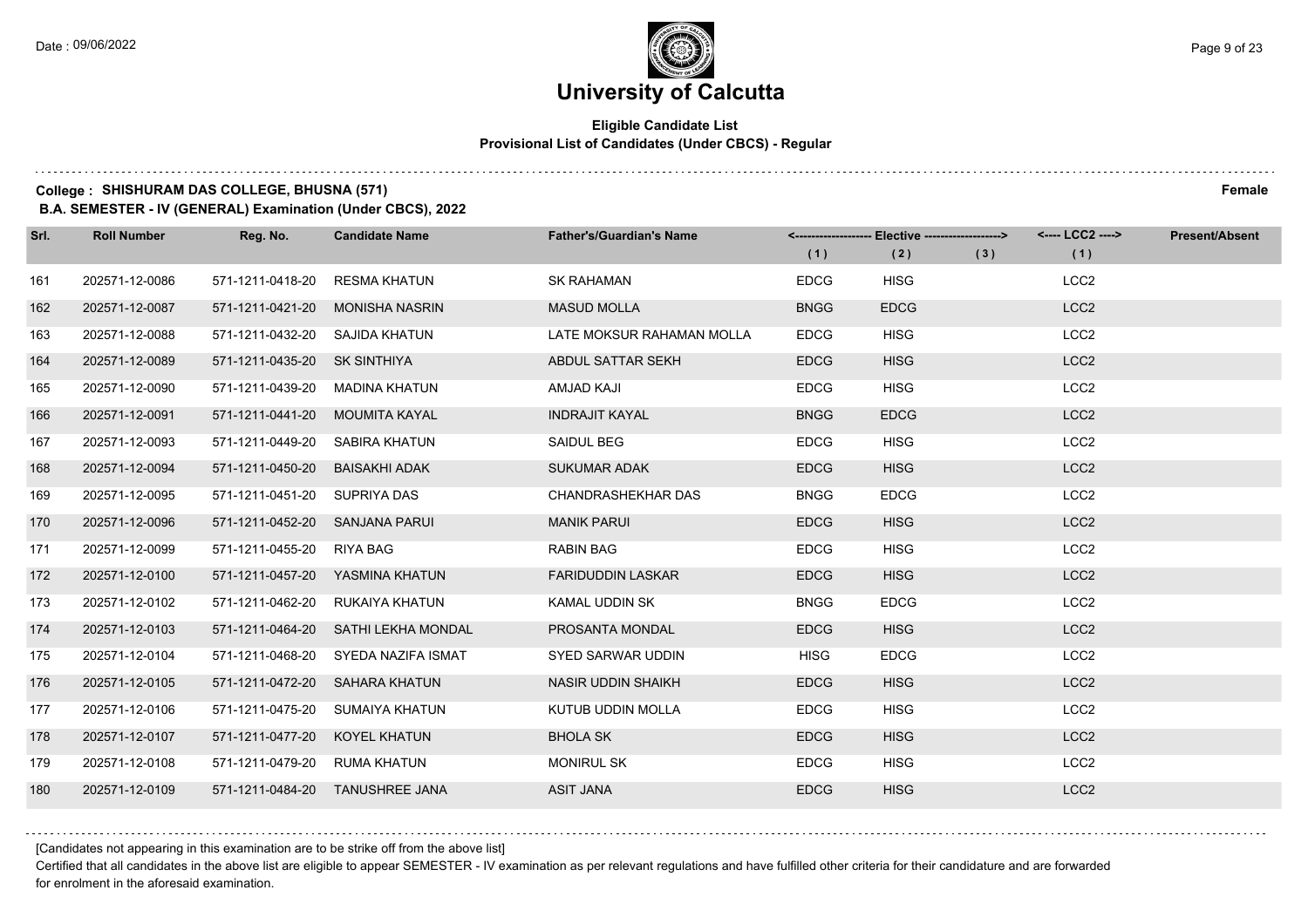#### **Eligible Candidate List Provisional List of Candidates (Under CBCS) - Regular**

**College : SHISHURAM DAS COLLEGE, BHUSNA (571) Female**

**B.A. SEMESTER - IV (GENERAL) Examination (Under CBCS), 2022**

| Srl. | <b>Roll Number</b> | Reg. No.                       | <b>Candidate Name</b>                 | <b>Father's/Guardian's Name</b> | (1)         | <-------------------- Elective ------------------><br>(2) | (3)         | <---- LCC2 ----><br>(1) | <b>Present/Absent</b> |
|------|--------------------|--------------------------------|---------------------------------------|---------------------------------|-------------|-----------------------------------------------------------|-------------|-------------------------|-----------------------|
| 181  | 202571-12-0111     | 571-1211-0489-20               | KARIMA KHATUN                         | KUTUBUDDIN JAMADAR              | <b>EDCG</b> | <b>HISG</b>                                               |             | LCC <sub>2</sub>        |                       |
| 182  | 202571-12-0113     | 571-1211-0495-20 PIU MONDAL    |                                       | <b>BHOLANATH MONDAL</b>         | <b>EDCG</b> | <b>HISG</b>                                               |             | LCC <sub>2</sub>        |                       |
| 183  | 202571-12-0114     |                                | 571-1211-0498-20 SYEDA EFTASAM SAHANI | SYED ASHRAF UDDIN AHAMED        | <b>EDCG</b> | <b>HISG</b>                                               |             | LCC <sub>2</sub>        |                       |
| 184  | 202571-12-0115     | 571-1211-0501-20 PAMPA PANDA   |                                       | <b>SAMIR PANDA</b>              | <b>EDCG</b> | <b>HISG</b>                                               |             | LCC <sub>2</sub>        |                       |
| 185  | 202571-12-0116     | 571-1211-0502-20               | DEBOSRI BHANDARI                      | <b>JAYANTA BHANDARI</b>         | <b>EDCG</b> | <b>HISG</b>                                               |             | LCC <sub>2</sub>        |                       |
| 186  | 202571-12-0117     |                                | 571-1211-0503-20 MALOBIKA BARMAN      | <b>GOBARDHAN BARMAN</b>         | <b>EDCG</b> | <b>HISG</b>                                               |             | LCC <sub>2</sub>        |                       |
| 187  | 202571-12-0118     | 571-1211-0504-20 SALMA SULTANA |                                       | <b>SAMSUDDIN MOLLA</b>          | <b>EDCG</b> |                                                           | <b>PLSG</b> | LCC <sub>2</sub>        |                       |
| 188  | 202571-12-0119     |                                | 571-1211-0511-20 SYEDA LEHANA PARVIN  | <b>SYED ABU TAHER</b>           | <b>EDCG</b> | <b>HISG</b>                                               |             | LCC <sub>2</sub>        |                       |
| 189  | 202571-12-0120     | 571-1211-0513-20               | MAJIDA KHATUN                         | ABDUL MAJET LASKAR              | <b>BNGG</b> | <b>EDCG</b>                                               |             | LCC <sub>2</sub>        |                       |
| 190  | 202571-12-0121     | 571-1211-0514-20 PRITI MONDAL  |                                       | PABAN MONDAL                    | <b>BNGG</b> | <b>EDCG</b>                                               |             | LCC <sub>2</sub>        |                       |
| 191  | 202571-12-0123     |                                | 571-1211-0517-20 AKHERA KHATUN        | LATE ABUL KALAM SK              | <b>EDCG</b> | <b>HISG</b>                                               |             | LCC <sub>2</sub>        |                       |
| 192  | 202571-12-0125     |                                | 571-1211-0524-20 JASMINA KHATUN       | AKTAR ALI SK                    | <b>BNGG</b> | <b>EDCG</b>                                               |             | LCC <sub>2</sub>        |                       |
| 193  | 202571-12-0126     | 571-1211-0526-20               | NARGISH KHATUN                        | <b>BADIAR RAHAMAN SK</b>        | <b>EDCG</b> | <b>HISG</b>                                               |             | LCC <sub>2</sub>        |                       |
| 194  | 202571-12-0130     | 571-1211-0550-20 RIYA MONDAL   |                                       | <b>LAB MONDAL</b>               | <b>BNGG</b> | <b>EDCG</b>                                               |             | LCC <sub>2</sub>        |                       |
| 195  | 202571-12-0132     | 571-1211-0553-20 SAHELI MONDAL |                                       | <b>SANATAN MONDAL</b>           | <b>EDCG</b> | <b>HISG</b>                                               |             | LCC <sub>2</sub>        |                       |
| 196  | 202571-12-0135     |                                | 571-1211-0564-20 ANUTTAMA HALDER      | <b>GOPAL HALDER</b>             | <b>EDCG</b> | <b>HISG</b>                                               |             | LCC <sub>2</sub>        |                       |
| 197  | 202571-12-0137     | 571-1212-0140-20               | <b>BARSHA BAR</b>                     | <b>RUPSEN BAR</b>               | <b>EDCG</b> | <b>HISG</b>                                               |             | LCC <sub>2</sub>        |                       |
| 198  | 202571-12-0138     |                                | 571-1212-0141-20 SWAPNA KANTAL        | <b>NAREN KANTAL</b>             | <b>EDCG</b> | <b>HISG</b>                                               |             | LCC <sub>2</sub>        |                       |
| 199  | 202571-12-0139     | 571-1212-0142-20 SHRABANI DAS  |                                       | <b>MANGALMAY DAS</b>            | <b>EDCG</b> | <b>HISG</b>                                               |             | LCC <sub>2</sub>        |                       |
| 200  | 202571-12-0140     | 571-1212-0146-20 BIJAYA BAR    |                                       | <b>JADAB BAR</b>                | <b>EDCG</b> | <b>HISG</b>                                               |             | LCC <sub>2</sub>        |                       |

[Candidates not appearing in this examination are to be strike off from the above list]

Certified that all candidates in the above list are eligible to appear SEMESTER - IV examination as per relevant regulations and have fulfilled other criteria for their candidature and are forwarded for enrolment in the aforesaid examination.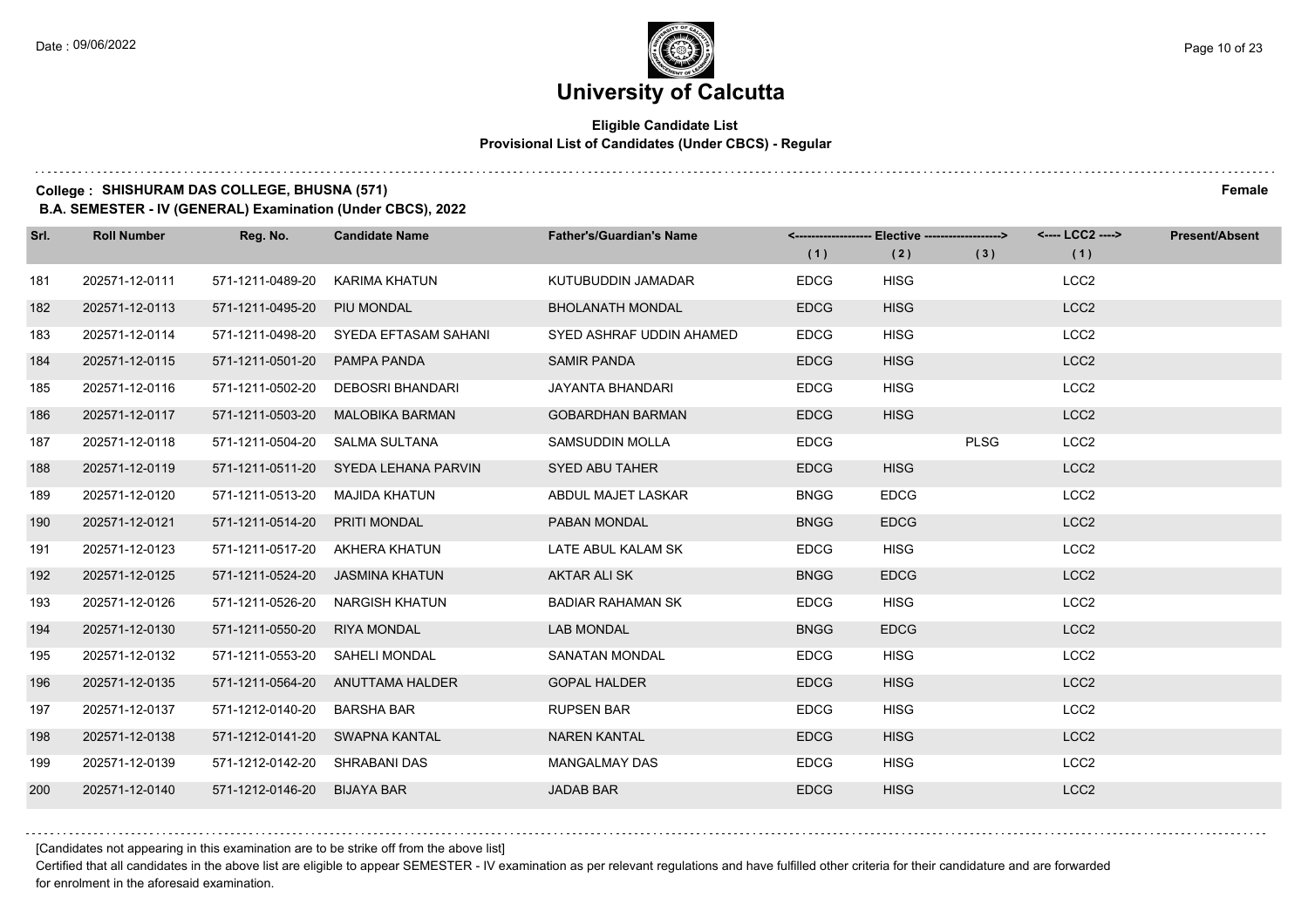$1.111$ 

# **University of Calcutta**

#### **Eligible Candidate List Provisional List of Candidates (Under CBCS) - Regular**

### **College : SHISHURAM DAS COLLEGE, BHUSNA (571) Female**

**B.A. SEMESTER - IV (GENERAL) Examination (Under CBCS), 2022**

| Srl. | <b>Roll Number</b> | Reg. No.                       | <b>Candidate Name</b>            | <b>Father's/Guardian's Name</b> |             | <------------------- Elective ------------------> |     | <---- LCC2 ----> | <b>Present/Absent</b> |
|------|--------------------|--------------------------------|----------------------------------|---------------------------------|-------------|---------------------------------------------------|-----|------------------|-----------------------|
|      |                    |                                |                                  |                                 | (1)         | (2)                                               | (3) | (1)              |                       |
| 201  | 202571-12-0141     | 571-1212-0150-20               | <b>TRISHNA DAS</b>               | <b>GOLOK DAS</b>                | <b>HISG</b> | <b>EDCG</b>                                       |     | LCC <sub>2</sub> |                       |
| 202  | 202571-12-0143     | 571-1212-0165-20               | <b>DIPA SARDAR</b>               | RAJU SARDAR                     | <b>BNGG</b> | <b>EDCG</b>                                       |     | LCC <sub>2</sub> |                       |
| 203  | 202571-12-0144     | 571-1212-0166-20 SUDIPA DAS    |                                  | <b>SANTOSH DAS</b>              | <b>BNGG</b> | <b>EDCG</b>                                       |     | LCC <sub>2</sub> |                       |
| 204  | 202571-12-0145     | 571-1212-0169-20               | <b>DEBASHREE DALUI</b>           | SHIBNARAYAN DALUI               | <b>EDCG</b> | <b>HISG</b>                                       |     | LCC <sub>2</sub> |                       |
| 205  | 202571-12-0146     | 571-1212-0171-20               | ARPITA KAYAL                     | UDAY KAYAL                      | <b>EDCG</b> | <b>HISG</b>                                       |     | LCC <sub>2</sub> |                       |
| 206  | 202571-12-0147     | 571-1212-0174-20               | <b>BARNALI SANTRA</b>            | NARENDRA NATH SANTRA            | <b>EDCG</b> | <b>HISG</b>                                       |     | LCC <sub>2</sub> |                       |
| 207  | 202571-12-0148     |                                | 571-1212-0175-20 SARNALATA MAJHI | <b>RUHIT MAJHI</b>              | <b>BNGG</b> | <b>EDCG</b>                                       |     | LCC <sub>2</sub> |                       |
| 208  | 202571-12-0149     | 571-1212-0192-20 SUCHARITA BAR |                                  | <b>DEBAPRASAD BAR</b>           | <b>EDCG</b> | <b>HISG</b>                                       |     | LCC <sub>2</sub> |                       |
| 209  | 202571-12-0150     | 571-1212-0198-20               | SANDHYARANI PRAMANIK             | PALASH CHANDRA PRAMANIK         | <b>BNGG</b> | <b>EDCG</b>                                       |     | LCC <sub>2</sub> |                       |
| 210  | 202571-12-0151     | 571-1212-0204-20               | DOYEL SARDAR                     | <b>ASHOK SARDAR</b>             | <b>BNGG</b> | <b>EDCG</b>                                       |     | LCC <sub>2</sub> |                       |
| 211  | 202571-12-0152     | 571-1212-0229-20               | <b>SUJATA SARDAR</b>             | <b>SHYAMAL SARDAR</b>           | <b>EDCG</b> | <b>HISG</b>                                       |     | LCC <sub>2</sub> |                       |
| 212  | 202571-12-0153     | 571-1212-0243-20               | PAMPA HALDER                     | <b>SAROJ KUMAR HALDER</b>       | <b>EDCG</b> | <b>HISG</b>                                       |     | LCC <sub>2</sub> |                       |
| 213  | 202571-12-0154     | 571-1212-0244-20               | RAJASHRI PRAMANIK                | PALASH PRAMANIK                 | <b>EDCG</b> | <b>HISG</b>                                       |     | LCC <sub>2</sub> |                       |
| 214  | 202571-12-0158     | 571-1212-0272-20               | <b>ANJALI SARDAR</b>             | <b>KACHARI SARDAR</b>           | <b>EDCG</b> | <b>HISG</b>                                       |     | LCC <sub>2</sub> |                       |
| 215  | 202571-12-0160     | 571-1212-0277-20               | JHUMPA THANADER                  | <b>GANDHI THANADER</b>          | <b>EDCG</b> | <b>HISG</b>                                       |     | LCC <sub>2</sub> |                       |
| 216  | 202571-12-0161     | 571-1212-0278-20               | <b>SAUMITA HALDER</b>            | LATE DEBURAJ HALDER             | <b>BNGG</b> | <b>EDCG</b>                                       |     | LCC <sub>2</sub> |                       |
| 217  | 202571-12-0163     | 571-1212-0317-20               | <b>MADHURI MONDAL</b>            | PARIMAL MONDAL                  | <b>EDCG</b> | <b>HISG</b>                                       |     | LCC <sub>2</sub> |                       |
| 218  | 202571-12-0164     | 571-1212-0318-20               | <b>SUDIPA MONDAL</b>             | <b>GUNADHAR MONDAL</b>          | <b>EDCG</b> | <b>HISG</b>                                       |     | LCC <sub>2</sub> |                       |
| 219  | 202571-12-0167     | 571-1212-0344-20 SWATI DALUI   |                                  | <b>AMRITA DALUI</b>             | <b>EDCG</b> | <b>HISG</b>                                       |     | LCC <sub>2</sub> |                       |
| 220  | 202571-12-0168     | 571-1212-0346-20               | <b>BAISHAKHI BAR</b>             | PRAFULLA BAR                    | <b>HISG</b> | <b>EDCG</b>                                       |     | LCC <sub>2</sub> |                       |

[Candidates not appearing in this examination are to be strike off from the above list]

Certified that all candidates in the above list are eligible to appear SEMESTER - IV examination as per relevant regulations and have fulfilled other criteria for their candidature and are forwarded for enrolment in the aforesaid examination.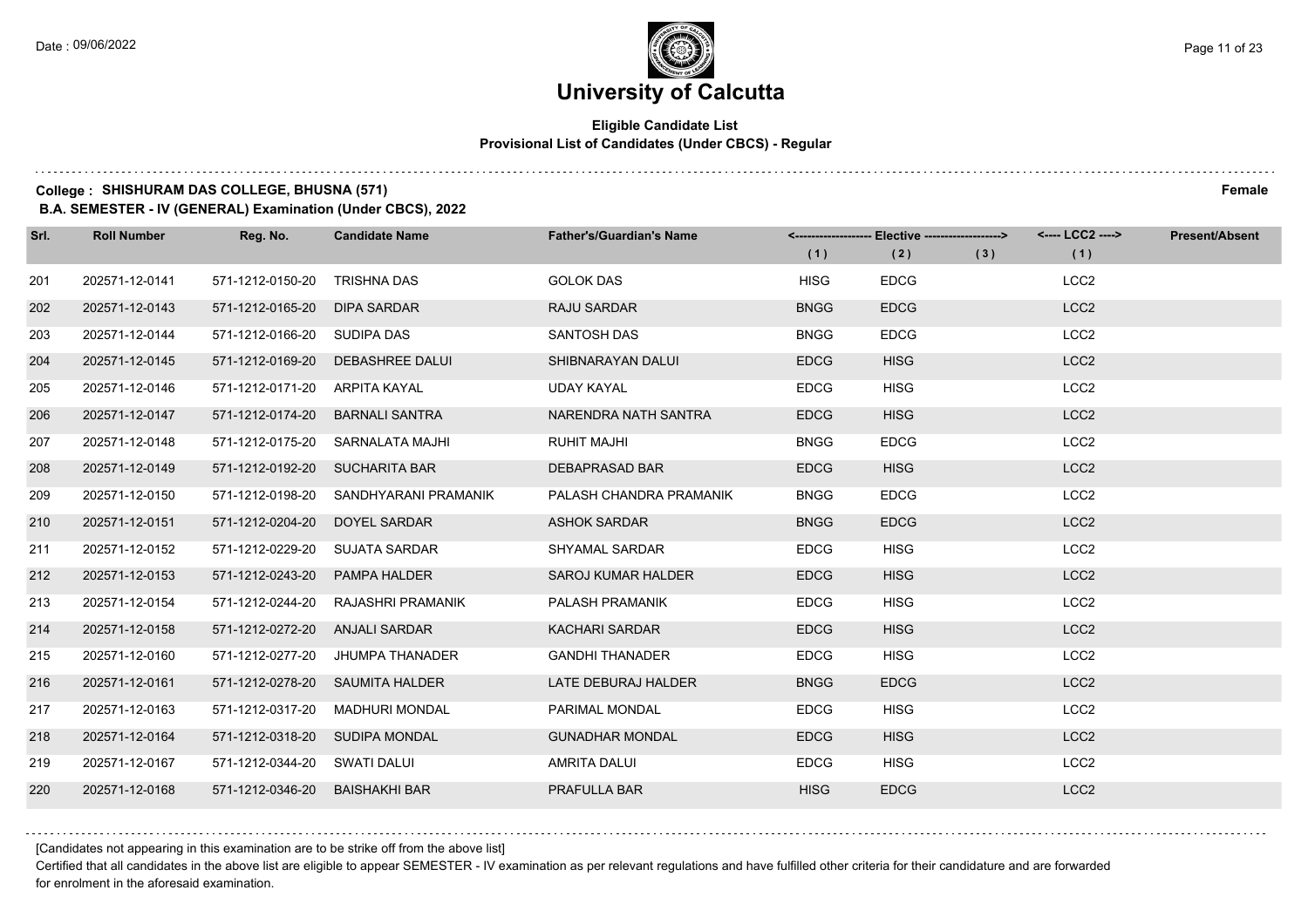#### **Eligible Candidate List Provisional List of Candidates (Under CBCS) - Regular**

### **College : SHISHURAM DAS COLLEGE, BHUSNA (571) Female**

**B.A. SEMESTER - IV (GENERAL) Examination (Under CBCS), 2022**

| Srl. | <b>Roll Number</b> | Reg. No.                       | <b>Candidate Name</b>            | <b>Father's/Guardian's Name</b> | (1)         | <-------------------- Elective ------------------><br>(2) | (3) | <---- LCC2 ----><br>(1) | <b>Present/Absent</b> |
|------|--------------------|--------------------------------|----------------------------------|---------------------------------|-------------|-----------------------------------------------------------|-----|-------------------------|-----------------------|
| 221  | 202571-12-0169     | 571-1212-0347-20               | <b>PIYALI SARDAR</b>             | <b>BAPI SARDAR</b>              | <b>BNGG</b> | <b>EDCG</b>                                               |     | LCC <sub>2</sub>        |                       |
| 222  | 202571-12-0170     |                                | 571-1212-0351-20 SUSMITA HALDER  | <b>SANJIB HALDER</b>            | <b>EDCG</b> | <b>HISG</b>                                               |     | LCC <sub>2</sub>        |                       |
| 223  | 202571-12-0171     | 571-1212-0367-20               | PRIYANKA MONDAL                  | <b>ASHISH MONDAL</b>            | <b>EDCG</b> | <b>HISG</b>                                               |     | LCC <sub>2</sub>        |                       |
| 224  | 202571-12-0172     | 571-1212-0369-20               | <b>GANGA MONDAL</b>              | UTTAM KUMAR MONDAL              | <b>EDCG</b> | <b>HISG</b>                                               |     | LCC <sub>2</sub>        |                       |
| 225  | 202571-12-0173     | 571-1212-0375-20               | <b>RAKHI PURKAIT</b>             | <b>SITARAM PURKAIT</b>          | <b>EDCG</b> | <b>HISG</b>                                               |     | LCC <sub>2</sub>        |                       |
| 226  | 202571-12-0174     | 571-1212-0381-20               | PUJA MONDAL                      | <b>MANTU MONDAL</b>             | <b>EDCG</b> | <b>HISG</b>                                               |     | LCC <sub>2</sub>        |                       |
| 227  | 202571-12-0175     | 571-1212-0397-20               | <b>DIPA MONDAL</b>               | LAKHMAN MONDAL                  | <b>EDCG</b> | <b>HISG</b>                                               |     | LCC <sub>2</sub>        |                       |
| 228  | 202571-12-0176     |                                | 571-1212-0428-20 BITHIKA PURKAIT | <b>FATIK PURKAIT</b>            | <b>EDCG</b> | <b>HISG</b>                                               |     | LCC <sub>2</sub>        |                       |
| 229  | 202571-12-0178     | 571-1212-0442-20               | MANDIRA KAMAL                    | <b>DINESH KAMAL</b>             | <b>BNGG</b> | <b>EDCG</b>                                               |     | LCC <sub>2</sub>        |                       |
| 230  | 202571-12-0180     |                                | 571-1212-0456-20 SUPRIYA BHUNIYA | <b>BHASKAR BHUNIYA</b>          | <b>BNGG</b> | <b>EDCG</b>                                               |     | LCC <sub>2</sub>        |                       |
| 231  | 202571-12-0181     | 571-1212-0459-20 SUPRIYA PAIK  |                                  | <b>ALOK PAIK</b>                | <b>BNGG</b> | <b>EDCG</b>                                               |     | LCC <sub>2</sub>        |                       |
| 232  | 202571-12-0182     | 571-1212-0466-20               | <b>PRITI SARDAR</b>              | <b>KAMALESH SARDAR</b>          | <b>EDCG</b> | <b>HISG</b>                                               |     | LCC <sub>2</sub>        |                       |
| 233  | 202571-12-0184     | 571-1212-0483-20 SHEULI MONDAL |                                  | <b>TAPAN MONDAL</b>             | <b>EDCG</b> | <b>HISG</b>                                               |     | LCC <sub>2</sub>        |                       |
| 234  | 202571-12-0186     | 571-1212-0507-20 SUMA BAR      |                                  | <b>HEMANTA BAR</b>              | <b>BNGG</b> | <b>EDCG</b>                                               |     | LCC <sub>2</sub>        |                       |
| 235  | 202571-12-0187     | 571-1212-0521-20 TULASI JANA   |                                  | SANTOSH JANA                    | <b>PEDG</b> | <b>HISG</b>                                               |     | LCC <sub>2</sub>        |                       |
| 236  | 202571-12-0191     |                                | 571-1212-0554-20 SANJUKTA MONDAL | PRADIP MONDAL                   | <b>EDCG</b> | <b>HISG</b>                                               |     | LCC <sub>2</sub>        |                       |
| 237  | 202571-12-0192     | 571-1212-0556-20               | <b>MONIKA MONADAL</b>            | DHANANJAY MONDAL                | <b>BNGG</b> | <b>EDCG</b>                                               |     | LCC <sub>2</sub>        |                       |
| 238  | 202571-12-0193     | 571-1212-0557-20               | <b>MALABIKA MONDAL</b>           | <b>JAGOT MONDAL</b>             | <b>EDCG</b> | <b>HISG</b>                                               |     | LCC <sub>2</sub>        |                       |
| 239  | 202571-12-0194     | 571-1212-0558-20               | <b>RINA SARDAR</b>               | <b>GANESH SARDAR</b>            | <b>EDCG</b> | <b>HISG</b>                                               |     | LCC <sub>2</sub>        |                       |
| 240  | 202571-12-0197     | 571-1214-0143-20               | RAKIBA KHATUN                    | SARAFAT GAZI                    | <b>EDCG</b> | <b>HISG</b>                                               |     | LCC <sub>2</sub>        |                       |

[Candidates not appearing in this examination are to be strike off from the above list]

Certified that all candidates in the above list are eligible to appear SEMESTER - IV examination as per relevant regulations and have fulfilled other criteria for their candidature and are forwarded for enrolment in the aforesaid examination.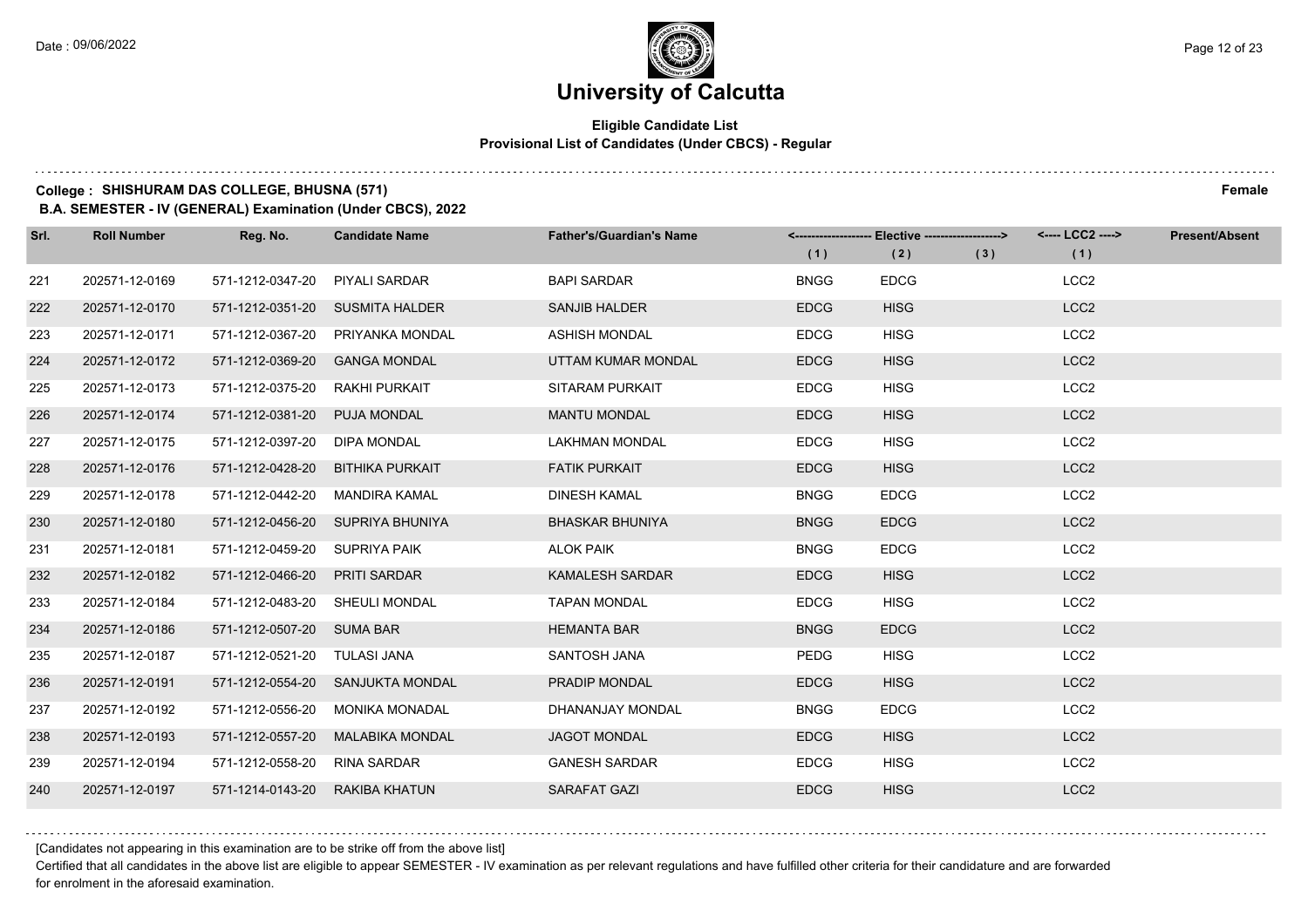#### **Eligible Candidate List Provisional List of Candidates (Under CBCS) - Regular**

**College : SHISHURAM DAS COLLEGE, BHUSNA (571) Female**

**B.A. SEMESTER - IV (GENERAL) Examination (Under CBCS), 2022**

| Srl. | <b>Roll Number</b> | Reg. No.                       | <b>Candidate Name</b>             | <b>Father's/Guardian's Name</b> | (1)         | <-------------------- Elective -------------------><br>(2) | (3)         | <---- LCC2 ----><br>(1) | <b>Present/Absent</b> |
|------|--------------------|--------------------------------|-----------------------------------|---------------------------------|-------------|------------------------------------------------------------|-------------|-------------------------|-----------------------|
| 241  | 202571-12-0199     | 571-1214-0242-20               | <b>SEFATUNNESA KHATUN</b>         | <b>SAJAHAN PURKAIT</b>          | <b>EDCG</b> | <b>HISG</b>                                                |             | LCC <sub>2</sub>        |                       |
|      |                    |                                |                                   |                                 |             |                                                            |             |                         |                       |
| 242  | 202571-12-0201     | 571-1214-0293-20               | <b>SARIFA KHATUN</b>              | SAFIQUE KHAN                    | <b>BNGG</b> | <b>EDCG</b>                                                |             | LCC <sub>2</sub>        |                       |
| 243  | 202571-12-0203     | 571-1214-0330-20               | PRIYANKA MONDAL                   | <b>LALMOHAN MONDAL</b>          | <b>EDCG</b> | <b>HISG</b>                                                |             | LCC <sub>2</sub>        |                       |
| 244  | 202571-12-0204     | 571-1214-0349-20               | PRIYANKA DAS                      | <b>TARUN DAS</b>                | <b>EDCG</b> | <b>HISG</b>                                                |             | LCC <sub>2</sub>        |                       |
| 245  | 202571-12-0205     | 571-1214-0350-20               | MAJIDA KHATUN                     | <b>SAJAHAN KHAN</b>             | <b>EDCG</b> | <b>HISG</b>                                                |             | LCC <sub>2</sub>        |                       |
| 246  | 202571-12-0206     |                                | 571-1214-0390-20 SAHARA KHATUN    | ABDUL ALIM SHAH                 | <b>EDCG</b> | <b>HISG</b>                                                |             | LCC <sub>2</sub>        |                       |
| 247  | 202571-12-0207     | 571-1214-0393-20 SRABANI DAS   |                                   | ASIT KUMAR DAS                  | <b>EDCG</b> | <b>HISG</b>                                                |             | LCC <sub>2</sub>        |                       |
| 248  | 202571-12-0208     | 571-1214-0399-20 AJMIRA KHATUN |                                   | <b>MOSAROF GAZI</b>             | <b>EDCG</b> | <b>HISG</b>                                                |             | LCC <sub>2</sub>        |                       |
| 249  | 202571-12-0209     | 571-1214-0424-20               | SAMIMA KHATUN                     | SAFIALAM KHAN                   | <b>PEDG</b> | <b>HISG</b>                                                |             | LCC <sub>2</sub>        |                       |
| 250  | 202571-12-0210     | 571-1214-0438-20               | ROJINA KHATUN                     | <b>RAHIM KHAN</b>               | <b>EDCG</b> | <b>HISG</b>                                                |             | LCC <sub>2</sub>        |                       |
| 251  | 202571-12-0211     | 571-1214-0443-20 SAINA KHATUN  |                                   | <b>HANNAN KHAN</b>              |             | <b>EDCG</b>                                                | <b>PHIG</b> | LCC <sub>2</sub>        |                       |
| 252  | 202571-12-0212     | 571-1214-0463-20 LATA DAS      |                                   | <b>BALARAM DAS</b>              | <b>EDCG</b> | <b>HISG</b>                                                |             | LCC <sub>2</sub>        |                       |
| 253  | 202571-12-0213     | 571-1214-0469-20               | NASRIN SULTANA                    | ABADULLA SHAH                   | <b>HISG</b> | <b>EDCG</b>                                                |             | LCC <sub>2</sub>        |                       |
| 254  | 202571-12-0215     |                                | 571-1214-0488-20 MUALLAMA TUNNESA | ABDUR RAHAMAN SHAH              | <b>EDCG</b> | <b>HISG</b>                                                |             | LCC <sub>2</sub>        |                       |
| 255  | 202571-12-0216     | 571-1214-0506-20               | MOUSUMI DAS                       | PRABIR DAS                      | <b>SANG</b> | <b>EDCG</b>                                                |             | LCC <sub>2</sub>        |                       |
| 256  | 202571-12-0217     |                                | 571-1214-0520-20 SAMSANA KHATUN   | <b>RAFIK GAZI</b>               | <b>EDCG</b> | <b>HISG</b>                                                |             | LCC <sub>2</sub>        |                       |
| 257  | 202571-12-0218     | 571-1215-0149-20               | ASHAYA KHATUN                     | LATE MD ALAUDDIN SHIKH          | <b>BNGG</b> | <b>EDCG</b>                                                |             | LCC <sub>2</sub>        |                       |
| 258  | 202571-12-0219     | 571-1215-0152-20               | <b>TOSMINA KHATUN</b>             | <b>IDRISH ALI SEKH</b>          | <b>EDCG</b> | <b>HISG</b>                                                |             | LCC <sub>2</sub>        |                       |
| 259  | 202571-12-0220     | 571-1215-0153-20 SALIMA KHATUN |                                   | RABILA LASKAR                   | <b>BNGG</b> | <b>EDCG</b>                                                |             | LCC <sub>2</sub>        |                       |
| 260  | 202571-12-0221     | 571-1215-0154-20 RAJIYA KHATUN |                                   | <b>JULFIKAR GHORAMI</b>         | <b>EDCG</b> | <b>HISG</b>                                                |             | LCC <sub>2</sub>        |                       |

[Candidates not appearing in this examination are to be strike off from the above list]

Certified that all candidates in the above list are eligible to appear SEMESTER - IV examination as per relevant regulations and have fulfilled other criteria for their candidature and are forwarded for enrolment in the aforesaid examination.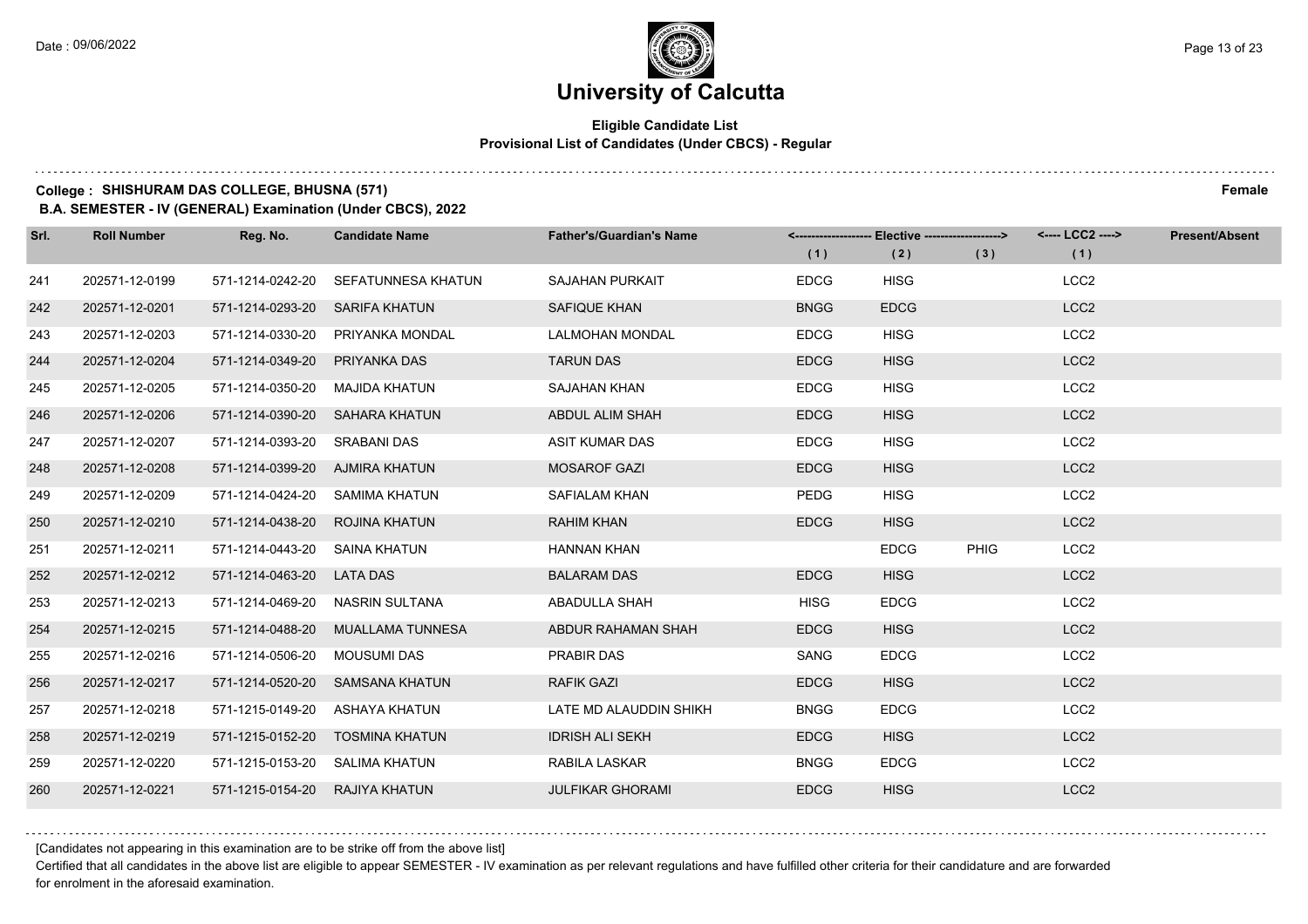#### **Eligible Candidate List Provisional List of Candidates (Under CBCS) - Regular**

**College : SHISHURAM DAS COLLEGE, BHUSNA (571) Female**

**B.A. SEMESTER - IV (GENERAL) Examination (Under CBCS), 2022**

| Srl. | <b>Roll Number</b> | Reg. No.                       | <b>Candidate Name</b>           | <b>Father's/Guardian's Name</b> | (1)         | <-------------------- Elective ------------------><br>(2) | (3)         | <---- LCC2 ----><br>(1) | <b>Present/Absent</b> |
|------|--------------------|--------------------------------|---------------------------------|---------------------------------|-------------|-----------------------------------------------------------|-------------|-------------------------|-----------------------|
| 261  | 202571-12-0222     | 571-1215-0156-20               | TUHINA KHATUN                   | ABDUL OHAB MOLLA                | <b>BNGG</b> | <b>EDCG</b>                                               |             | LCC <sub>2</sub>        |                       |
| 262  | 202571-12-0223     |                                | 571-1215-0168-20 SUMAIYA KHATUN | <b>ISMAIL GAYEN</b>             | <b>BNGG</b> | <b>EDCG</b>                                               |             | LCC <sub>2</sub>        |                       |
| 263  | 202571-12-0224     | 571-1215-0183-20 AFRIN KHATUN  |                                 | <b>HABIB MOLLA</b>              | <b>BNGG</b> | <b>EDCG</b>                                               |             | LCC <sub>2</sub>        |                       |
| 264  | 202571-12-0225     | 571-1215-0190-20 ARIFA KHATUN  |                                 | <b>AKIB SEKH</b>                | <b>EDCG</b> | <b>HISG</b>                                               |             | LCC <sub>2</sub>        |                       |
| 265  | 202571-12-0226     | 571-1215-0194-20 RUBINA KHATUN |                                 | EBADULLA JAMADAR                | <b>EDCG</b> | <b>HISG</b>                                               |             | LCC <sub>2</sub>        |                       |
| 266  | 202571-12-0227     | 571-1215-0197-20 KAJAL KHATUN  |                                 | ABDUL KALAM SK                  |             | <b>HISG</b>                                               | <b>PLSG</b> | LCC <sub>2</sub>        |                       |
| 267  | 202571-12-0228     |                                | 571-1215-0211-20 SAHANA KHATUN  | SAFIUDDIN SHEIKH                | <b>BNGG</b> | <b>EDCG</b>                                               |             | LCC <sub>2</sub>        |                       |
| 268  | 202571-12-0229     | 571-1215-0212-20 SAKINA KHATUN |                                 | SAIFUDDIN MONDAL                | <b>BNGG</b> | <b>EDCG</b>                                               |             | LCC <sub>2</sub>        |                       |
| 269  | 202571-12-0230     | 571-1215-0213-20               | TIHA PARVIN                     | ANSAR UDDIN SHAIKH              | <b>EDCG</b> | <b>HISG</b>                                               |             | LCC <sub>2</sub>        |                       |
| 270  | 202571-12-0231     | 571-1215-0218-20 RIMA KHATUN   |                                 | <b>EMADUL LASKAR</b>            | <b>EDCG</b> | <b>HISG</b>                                               |             | LCC <sub>2</sub>        |                       |
| 271  | 202571-12-0232     |                                | 571-1215-0223-20 NARGISA KHATUN | <b>BABUL SK</b>                 | <b>EDCG</b> | <b>HISG</b>                                               |             | LCC <sub>2</sub>        |                       |
| 272  | 202571-12-0233     | 571-1215-0250-20 ARIFA KHATUN  |                                 | ABUL FARAK MOLLA                | <b>EDCG</b> | <b>HISG</b>                                               |             | LCC <sub>2</sub>        |                       |
| 273  | 202571-12-0234     | 571-1215-0253-20               | SUMAIYA PARVIN                  | SUBID ALI LASKAR                |             | <b>EDCG</b>                                               | <b>PHIG</b> | LCC <sub>2</sub>        |                       |
| 274  | 202571-12-0235     |                                | 571-1215-0255-20 RUMANA KHATUN  | ANSAR ALI SEKH                  | <b>EDCG</b> | <b>HISG</b>                                               |             | LCC <sub>2</sub>        |                       |
| 275  | 202571-12-0236     | 571-1215-0282-20               | TAMINA KHATUN                   | TABIR UDDIN MOLLA               | <b>EDCG</b> | <b>HISG</b>                                               |             | LCC <sub>2</sub>        |                       |
| 276  | 202571-12-0237     | 571-1215-0286-20 HABIBA KHATUN |                                 | <b>HAPIJUL SK</b>               | <b>EDCG</b> | <b>HISG</b>                                               |             | LCC <sub>2</sub>        |                       |
| 277  | 202571-12-0238     | 571-1215-0294-20               | <b>HABIBA KHATUN</b>            | AJAJUL MONDAL                   | <b>BNGG</b> | <b>EDCG</b>                                               |             | LCC <sub>2</sub>        |                       |
| 278  | 202571-12-0240     |                                | 571-1215-0308-20 SAYENA KHATUN  | <b>SALIM AHAMED SHAIKH</b>      | <b>EDCG</b> |                                                           | <b>PLSG</b> | LCC <sub>2</sub>        |                       |
| 279  | 202571-12-0241     | 571-1215-0325-20 RAKIBA KHATUN |                                 | <b>SK ROUSUL</b>                | <b>EDCG</b> | <b>HISG</b>                                               |             | LCC <sub>2</sub>        |                       |
| 280  | 202571-12-0244     | 571-1215-0338-20 RESMA KHATUN  |                                 | <b>ASHARUL HALDER</b>           | <b>EDCG</b> | <b>HISG</b>                                               |             | LCC <sub>2</sub>        |                       |

[Candidates not appearing in this examination are to be strike off from the above list]

Certified that all candidates in the above list are eligible to appear SEMESTER - IV examination as per relevant regulations and have fulfilled other criteria for their candidature and are forwarded for enrolment in the aforesaid examination.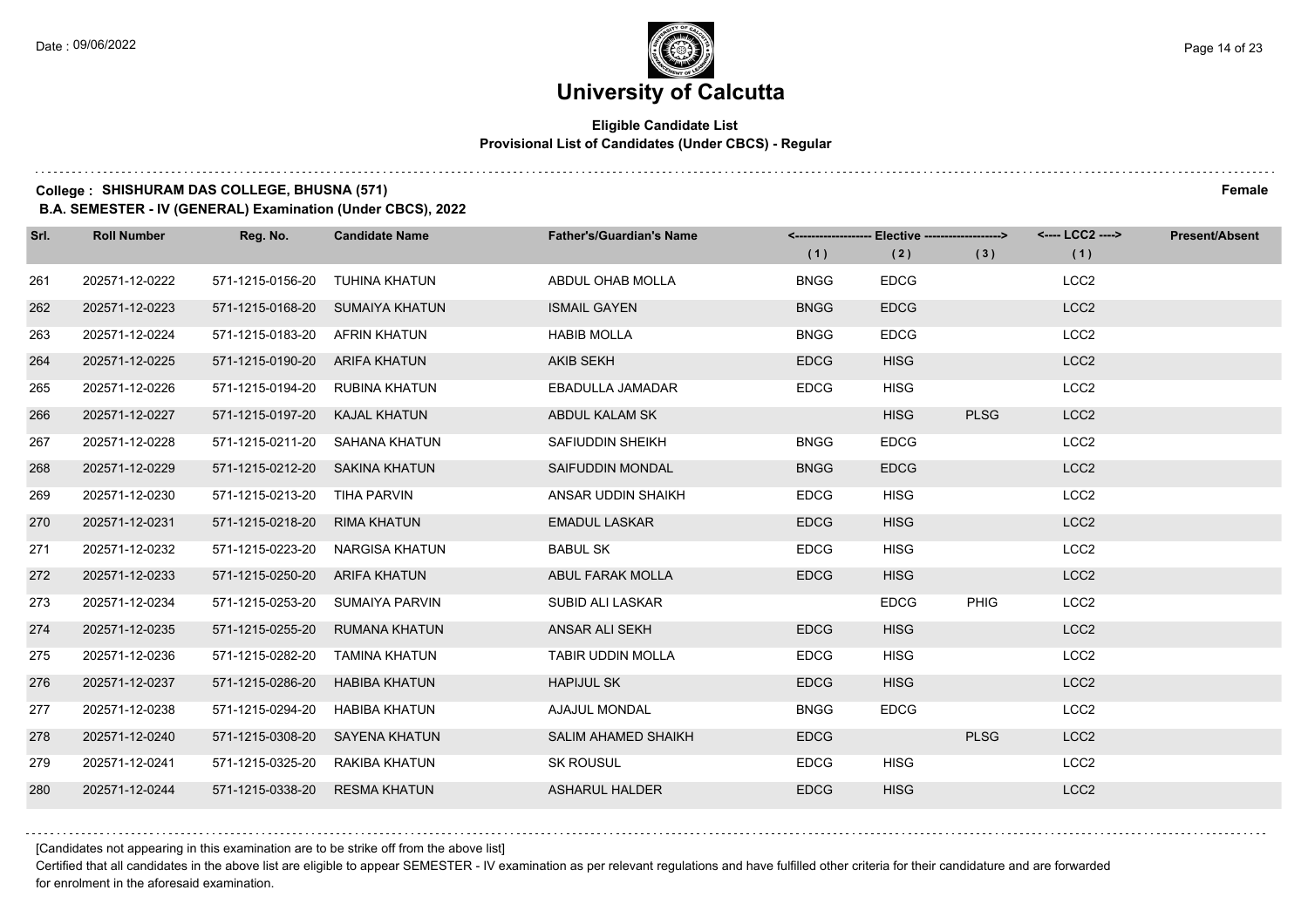#### **Eligible Candidate List Provisional List of Candidates (Under CBCS) - Regular**

### **College : SHISHURAM DAS COLLEGE, BHUSNA (571) Female**

**B.A. SEMESTER - IV (GENERAL) Examination (Under CBCS), 2022**

| Srl. | <b>Roll Number</b> | Reg. No.                       | <b>Candidate Name</b>                    | <b>Father's/Guardian's Name</b> | (1)         | <------------------- Elective -------------------><br>(2) | (3)         | <---- LCC2 ----><br>(1) | <b>Present/Absent</b> |
|------|--------------------|--------------------------------|------------------------------------------|---------------------------------|-------------|-----------------------------------------------------------|-------------|-------------------------|-----------------------|
| 281  | 202571-12-0245     | 571-1215-0340-20               | JASMINA KHATUN                           | <b>HABIBUL SK</b>               | <b>EDCG</b> | <b>HISG</b>                                               |             | LCC <sub>2</sub>        |                       |
| 282  | 202571-12-0246     |                                | 571-1215-0341-20 TOWHIDA TABASSUM KHATUN | ABU TALEB SHAIKH                | <b>EDCG</b> | <b>HISG</b>                                               |             | LCC <sub>2</sub>        |                       |
| 283  | 202571-12-0247     |                                | 571-1215-0343-20 SUMAIYA KHATUN          | SIRAJUL SEKH                    |             | <b>HISG</b>                                               | <b>PLSG</b> | LCC <sub>2</sub>        |                       |
| 284  | 202571-12-0248     |                                | 571-1215-0354-20 SAHAJADI KHATUN         | SALAM UDDIN PIYADA              | <b>EDCG</b> | <b>HISG</b>                                               |             | LCC <sub>2</sub>        |                       |
| 285  | 202571-12-0251     | 571-1215-0363-20               | RAJIYA KHATUN                            | AHAMAD ALI SK                   | <b>EDCG</b> | <b>HISG</b>                                               |             | LCC <sub>2</sub>        |                       |
| 286  | 202571-12-0252     | 571-1215-0366-20 TANUZA KHATUN |                                          | <b>RAFIJUL SK</b>               | <b>EDCG</b> | <b>HISG</b>                                               |             | LCC <sub>2</sub>        |                       |
| 287  | 202571-12-0253     | 571-1215-0382-20 AJMIRA KHATUN |                                          | KOWSAR ALI GAYEN                | <b>EDCG</b> | <b>HISG</b>                                               |             | LCC <sub>2</sub>        |                       |
| 288  | 202571-12-0254     | 571-1215-0403-20               | MAHABUBA KHATUN                          | KUTUB UDDIN MONDAL              | <b>EDCG</b> | <b>HISG</b>                                               |             | LCC <sub>2</sub>        |                       |
| 289  | 202571-12-0255     | 571-1215-0413-20               | RANGINA KHATUN                           | <b>ROFICK MOLLA</b>             | <b>EDCG</b> | <b>HISG</b>                                               |             | LCC <sub>2</sub>        |                       |
| 290  | 202571-12-0256     | 571-1215-0414-20 ANISHA KHATUN |                                          | <b>JAKIR HOSSEN MOLLICK</b>     | <b>EDCG</b> | <b>HISG</b>                                               |             | LCC <sub>2</sub>        |                       |
| 291  | 202571-12-0257     |                                | 571-1215-0417-20 SALSABILA KHATUN        | RUHUL AMIN MOLLA                | <b>EDCG</b> | <b>HISG</b>                                               |             | LCC <sub>2</sub>        |                       |
| 292  | 202571-12-0258     | 571-1215-0431-20               | <b>BILKIS PARVIN</b>                     | TAJ UDDIN MOLLA                 | <b>EDCG</b> | <b>HISG</b>                                               |             | LCC <sub>2</sub>        |                       |
| 293  | 202571-12-0259     | 571-1215-0436-20               | SORIFA KHATUN                            | SOIDUL SK                       | <b>EDCG</b> | <b>HISG</b>                                               |             | LCC <sub>2</sub>        |                       |
| 294  | 202571-12-0260     | 571-1215-0458-20 ALEMA KHATUN  |                                          | <b>SAHARAB LASKAR</b>           | <b>EDCG</b> | <b>HISG</b>                                               |             | LCC <sub>2</sub>        |                       |
| 295  | 202571-12-0262     | 571-1215-0473-20               | MONOWARA KHATUN                          | SAIFUDDIN MOLLA                 | <b>EDCG</b> | <b>HISG</b>                                               |             | LCC <sub>2</sub>        |                       |
| 296  | 202571-12-0263     | 571-1215-0478-20 TUSI KHATUN   |                                          | ATI RAHAMAN BAIDYA              | <b>EDCG</b> | <b>HISG</b>                                               |             | LCC <sub>2</sub>        |                       |
| 297  | 202571-12-0264     | 571-1215-0494-20               | AJUFA KHATUN                             | AKKAS ALI SK                    | <b>EDCG</b> | <b>HISG</b>                                               |             | LCC <sub>2</sub>        |                       |
| 298  | 202571-12-0265     | 571-1215-0508-20 SUMA KHATUN   |                                          | <b>BAHAR UDDIN JAMADAR</b>      | <b>EDCG</b> | <b>HISG</b>                                               |             | LCC <sub>2</sub>        |                       |
| 299  | 202571-12-0267     |                                | 571-1215-0510-20 SURAIYA KHATUN          | ABDUL HAI SHEIKH                | <b>EDCG</b> | <b>HISG</b>                                               |             | LCC <sub>2</sub>        |                       |
| 300  | 202571-12-0268     | 571-1215-0523-20               | KARIMA KHATUN                            | ABDUL KALAM MOLLA               | <b>BNGG</b> | <b>EDCG</b>                                               |             | LCC <sub>2</sub>        |                       |

[Candidates not appearing in this examination are to be strike off from the above list]

Certified that all candidates in the above list are eligible to appear SEMESTER - IV examination as per relevant regulations and have fulfilled other criteria for their candidature and are forwarded for enrolment in the aforesaid examination.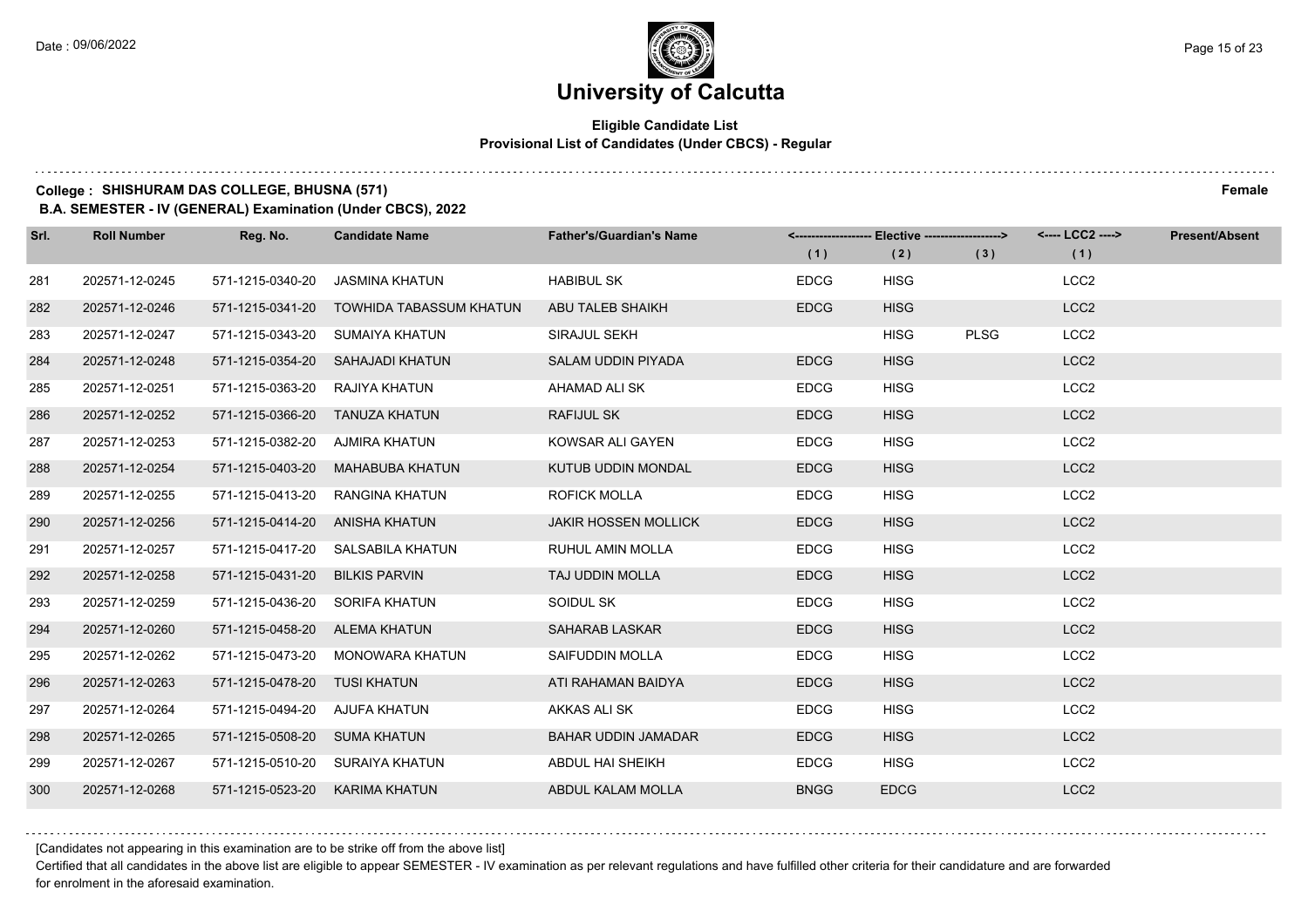#### **Eligible Candidate List Provisional List of Candidates (Under CBCS) - Regular**

#### **College : SHISHURAM DAS COLLEGE, BHUSNA (571) Female**

**B.A. SEMESTER - IV (GENERAL) Examination (Under CBCS), 2022**

| Srl. | <b>Roll Number</b> | Reg. No.         | <b>Candidate Name</b> | <b>Father's/Guardian's Name</b> |             | <-------------------- Elective -------------------> |     | <---- LCC2 ----> | <b>Present/Absent</b> |
|------|--------------------|------------------|-----------------------|---------------------------------|-------------|-----------------------------------------------------|-----|------------------|-----------------------|
|      |                    |                  |                       |                                 | (1)         | (2)                                                 | (3) |                  |                       |
| 301  | 202571-12-0270     | 571-1215-0552-20 | MAMONI KHATUN         | SAMSUR ALAM SK                  | <b>EDCG</b> | <b>HISG</b>                                         |     | LCC2             |                       |
| 302  | 202571-12-0271     | 571-1215-0569-20 | SAGINA KHATUN         | ASMOT ALI MOLLA                 | <b>EDCG</b> | <b>HISG</b>                                         |     | LCC <sub>2</sub> |                       |

[Candidates not appearing in this examination are to be strike off from the above list]

Certified that all candidates in the above list are eligible to appear SEMESTER - IV examination as per relevant regulations and have fulfilled other criteria for their candidature and are forwarded for enrolment in the aforesaid examination.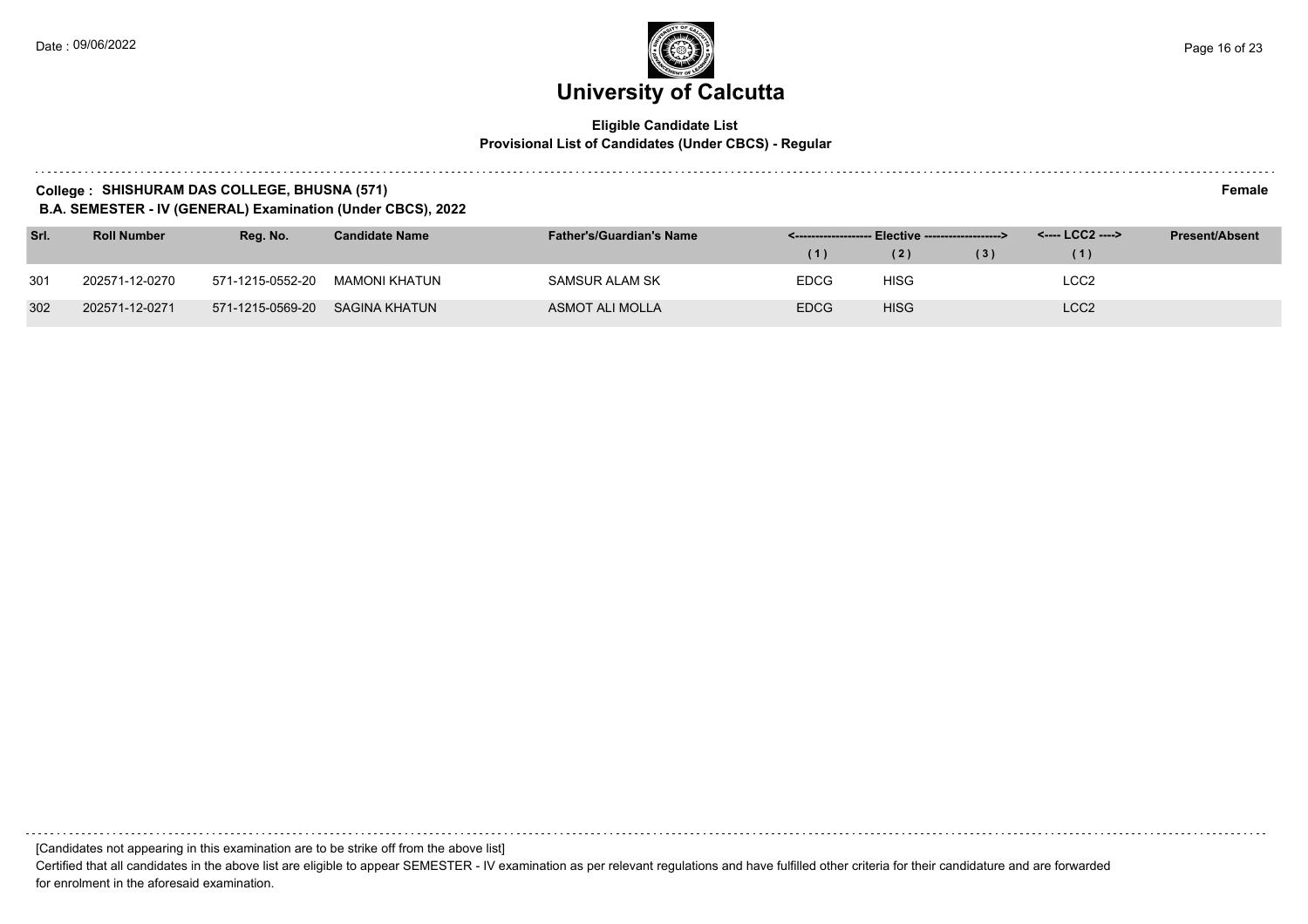#### **Eligible Candidate List Provisional List of Candidates (Under CBCS) - Regular**

**College : SHISHURAM DAS COLLEGE, BHUSNA (571) Male**

**B.A. SEMESTER - IV (GENERAL) Examination (Under CBCS), 2022**

| Srl.         | <b>Roll Number</b> | Reg. No.                      | <b>Candidate Name</b>                | <b>Father's/Guardian's Name</b> |             | <------------------- Elective ------------------> |             | <---- LCC2 ----> | <b>Present/Absent</b> |
|--------------|--------------------|-------------------------------|--------------------------------------|---------------------------------|-------------|---------------------------------------------------|-------------|------------------|-----------------------|
|              |                    |                               |                                      |                                 | (1)         | (2)                                               | (3)         | (1)              |                       |
| $\mathbf{1}$ | 182571-22-0014     | 571-1111-0250-18              | PRITAM MONDAL                        | <b>TAPON MONDAL</b>             | <b>BNGG</b> | <b>EDCG</b>                                       |             | LCC <sub>2</sub> |                       |
| $\mathbf{2}$ | 182571-22-0023     |                               | 571-1111-0457-18 KARIBULLA PALOWAN   | <b>ESRAFIL PALOWAN</b>          | <b>BNGG</b> | <b>EDCG</b>                                       |             | LCC <sub>2</sub> |                       |
| 3            | 182571-22-0028     | 571-1112-0240-18 AKASH MONDAL |                                      | PINTU MONDAL                    | <b>BNGG</b> | <b>EDCG</b>                                       |             | LCC <sub>2</sub> |                       |
| 4            | 182571-22-0043     | 571-1115-0434-18 RAJESH MOLLA |                                      | <b>KHATIB MOLLA</b>             | <b>BNGG</b> | <b>EDCG</b>                                       |             | LCC <sub>2</sub> |                       |
| 5            | 182571-22-0052     | 571-1111-0346-18 ARIF ALI BEG |                                      | <b>MOKAR ALI BEG</b>            | <b>EDCG</b> | PHIG                                              |             | LCC <sub>2</sub> |                       |
| 6            | 182571-22-0053     |                               | 571-1111-0480-18 SARIFULLA MOLLA     | ABUL KALAM MOLLA                | <b>EDCG</b> | <b>BNGG</b>                                       |             | LCC <sub>2</sub> |                       |
| $7^{\circ}$  | 182571-22-0057     | 571-1112-0325-18 ASISH DALUI  |                                      | DUDHKUMAR DALUI                 | <b>EDCG</b> | <b>HISG</b>                                       |             | LCC <sub>2</sub> |                       |
| 8            | 182571-22-0071     |                               | 571-1115-0405-18 ASHIQ MAHAMUD MOLLA | <b>MOYJUDDIN MOLLA</b>          | <b>EDCG</b> | <b>PLSG</b>                                       |             | LCC <sub>2</sub> |                       |
| 9            | 182571-22-0077     | 571-1112-0375-18 NAYAN DAS    |                                      | <b>NABIN DAS</b>                | <b>HISG</b> | <b>PEDG</b>                                       |             | LCC <sub>2</sub> |                       |
| 10           | 182571-22-0100     |                               | 571-1111-0408-18 SYED ABDUL AKIB     | SABIR ALI MIR                   | <b>PLSG</b> | <b>HISG</b>                                       |             | LCC <sub>2</sub> |                       |
| 11           | 182571-22-0101     |                               | 571-1111-0426-18 SAHARUL ISLAM MOLLA | AMIR ALI MOLLA                  | <b>PLSG</b> | <b>HISG</b>                                       |             | LCC <sub>2</sub> |                       |
| 12           | 182571-22-0103     |                               | 571-1111-0522-18 MONJUR ALAM SK      | <b>KHAIDL SK</b>                | <b>PLSG</b> |                                                   | <b>BNGG</b> | LCC <sub>2</sub> |                       |
| 13           | 182571-22-0105     | 571-1111-0560-18 RAHUL KAYAL  |                                      | PRODIP KAYAL                    | <b>PLSG</b> | <b>HISG</b>                                       |             | LCC <sub>2</sub> |                       |
| 14           | 192571-22-0002     |                               | 571-1115-0498-19 MD ABID HASAN MOLLA | <b>MD ABDUL LATIF MOLLA</b>     | <b>EDCG</b> | <b>HISG</b>                                       |             | LCC <sub>2</sub> |                       |
| 15           | 192571-22-0009     | 571-1111-0516-19              | MD MOBARAK ALI SHAH                  | <b>SUKKUR SA</b>                | <b>BNGG</b> | <b>EDCG</b>                                       |             | LCC <sub>2</sub> |                       |
| 16           | 192571-22-0022     |                               | 571-1111-0148-19 SUBHANKAR MONDAL    | <b>SWAPAN MONDAL</b>            | <b>EDCG</b> | <b>HISG</b>                                       |             | LCC <sub>2</sub> |                       |
| 17           | 192571-22-0026     | 571-1111-0195-19              | ABU SAHID SK                         | ALTAF HOSSAIN SK                | <b>EDCG</b> | <b>HISG</b>                                       |             | LCC <sub>2</sub> |                       |
| 18           | 192571-22-0033     |                               | 571-1111-0266-19 SADDAM ALI FAKIR    | <b>ABED ALI FAKIR</b>           | <b>EDCG</b> | <b>HISG</b>                                       |             | LCC <sub>2</sub> |                       |
| 19           | 192571-22-0046     |                               | 571-1111-0341-19 SAIKAT AHAMED       | <b>SARFUDDIN MOLLA</b>          | <b>EDCG</b> | <b>HISG</b>                                       |             | LCC <sub>2</sub> |                       |
| 20           | 192571-22-0055     |                               | 571-1111-0437-19 SAGAR CHAKRABORTY   | NEPAL CHAKRABORTY               | <b>EDCG</b> | <b>HISG</b>                                       |             | LCC <sub>2</sub> |                       |

[Candidates not appearing in this examination are to be strike off from the above list]

Certified that all candidates in the above list are eligible to appear SEMESTER - IV examination as per relevant regulations and have fulfilled other criteria for their candidature and are forwarded for enrolment in the aforesaid examination.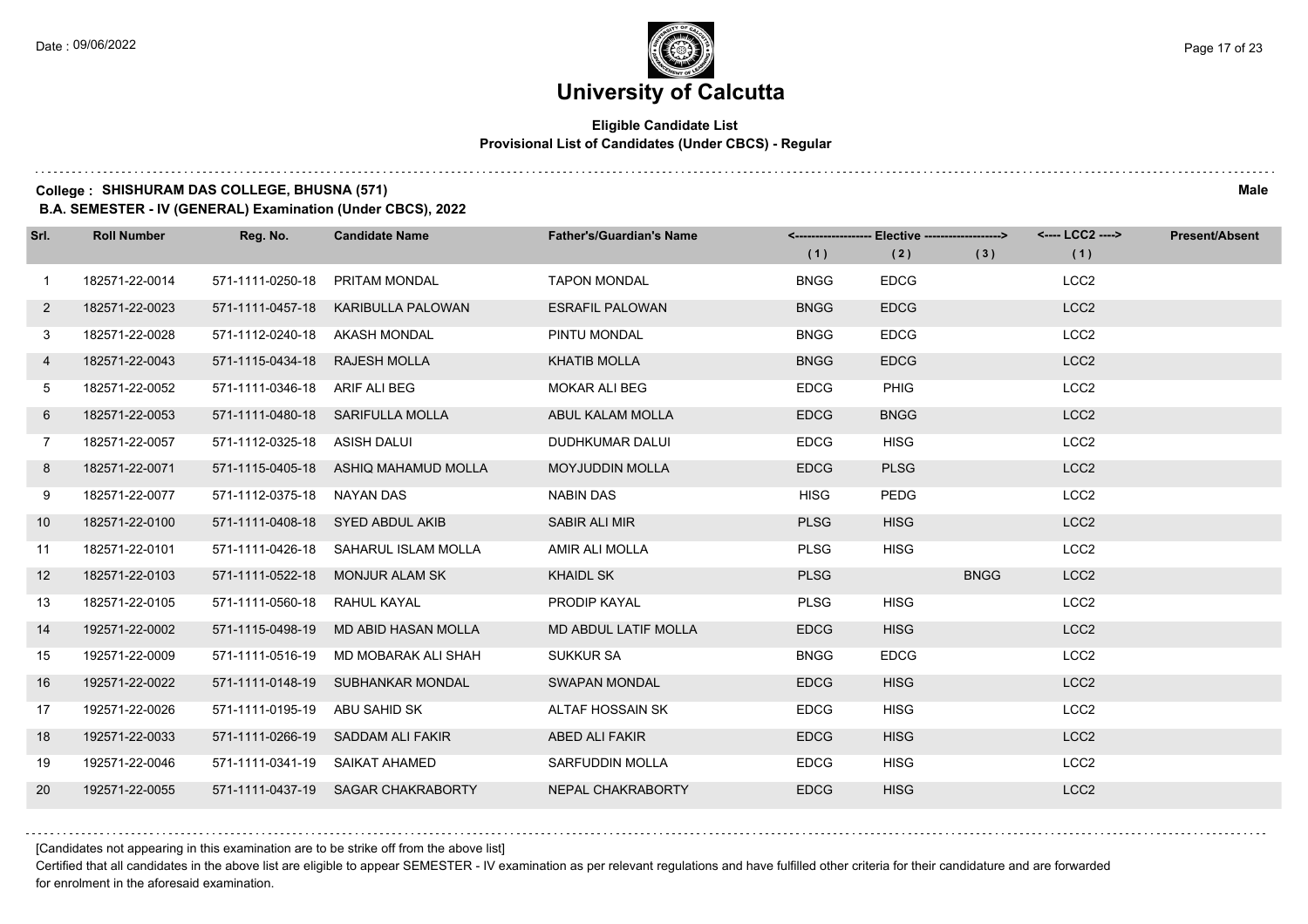#### **Eligible Candidate List Provisional List of Candidates (Under CBCS) - Regular**

**College : SHISHURAM DAS COLLEGE, BHUSNA (571) Male**

**B.A. SEMESTER - IV (GENERAL) Examination (Under CBCS), 2022**

| Srl. | <b>Roll Number</b> | Reg. No.                       | <b>Candidate Name</b>                 | <b>Father's/Guardian's Name</b> |             | <-------------------- Elective -------------------> |             | <---- LCC2 ----> | <b>Present/Absent</b> |
|------|--------------------|--------------------------------|---------------------------------------|---------------------------------|-------------|-----------------------------------------------------|-------------|------------------|-----------------------|
|      |                    |                                |                                       |                                 | (1)         | (2)                                                 | (3)         | (1)              |                       |
| 21   | 192571-22-0059     | 571-1111-0545-19               | <b>RAJESH HALDAR</b>                  | PARESH HALDAR                   | <b>EDCG</b> | <b>HISG</b>                                         |             | LCC <sub>2</sub> |                       |
| 22   | 192571-22-0061     | 571-1111-0558-19               | MD ABU SALMAN SEKH                    | <b>MD ABDUS SALAM SEKH</b>      | <b>EDCG</b> | <b>HISG</b>                                         |             | LCC <sub>2</sub> |                       |
| 23   | 192571-22-0067     | 571-1112-0167-19               | PIJUSH KUMAR PRAMANIK                 | <b>SUSHIL PRAMANIK</b>          | <b>EDCG</b> | <b>HISG</b>                                         |             | LCC <sub>2</sub> |                       |
| 24   | 192571-22-0068     | 571-1112-0235-19 SUMON HALDAR  |                                       | SANJIT HALDAR                   | <b>EDCG</b> | <b>HISG</b>                                         |             | LCC <sub>2</sub> |                       |
| 25   | 192571-22-0079     | 571-1112-0439-19               | ARUP NASKAR                           | NITAI NASKAR                    | <b>EDCG</b> | <b>HISG</b>                                         |             | LCC <sub>2</sub> |                       |
| 26   | 192571-22-0080     |                                | 571-1112-0454-19 SOURAV SARDAR        | <b>HIMANSHU SARDAR</b>          | <b>EDCG</b> | <b>HISG</b>                                         |             | LCC <sub>2</sub> |                       |
| 27   | 192571-22-0093     |                                | 571-1114-0421-19 RAKIB HOSSEN KHALASI | AKRAM KHALASI                   | <b>EDCG</b> | <b>HISG</b>                                         |             | LCC <sub>2</sub> |                       |
| 28   | 192571-22-0096     | 571-1114-0430-19 JINAT KHALASI |                                       | <b>MAIMUR KHALASI</b>           | <b>EDCG</b> | <b>HISG</b>                                         |             | LCC <sub>2</sub> |                       |
| 29   | 192571-22-0106     | 571-1115-0213-19               | HASANAT SK                            | TOUFIK RAHAMAN SK               | <b>EDCG</b> | <b>HISG</b>                                         |             | LCC <sub>2</sub> |                       |
| 30   | 192571-22-0112     | 571-1115-0286-19               | <b>IMRAN SK</b>                       | ABDUL MALAKE SK                 | <b>EDCG</b> | <b>HISG</b>                                         |             | LCC <sub>2</sub> |                       |
| 31   | 192571-22-0133     | 571-1111-0240-19 SELIM LASKAR  |                                       | ABDUL HANNAN LASKAR             | <b>PEDG</b> | <b>HISG</b>                                         |             | LCC <sub>2</sub> |                       |
| 32   | 202571-22-0001     |                                | 571-1111-0134-20 ANOWAR HOSAIN MOLLA  | <b>JALIL MOLLA</b>              | <b>EDCG</b> | <b>HISG</b>                                         |             | LCC <sub>2</sub> |                       |
| 33   | 202571-22-0002     | 571-1111-0136-20               | ARPAN PURKAIT                         | <b>PROVAS PURKAIT</b>           | <b>BNGG</b> | <b>EDCG</b>                                         |             | LCC <sub>2</sub> |                       |
| 34   | 202571-22-0003     | 571-1111-0138-20               | <b>HOJAYFA PURKAIT</b>                | AMINUDDIN PURKAIT               | <b>GEOG</b> | <b>HISG</b>                                         |             | LCC <sub>2</sub> |                       |
| 35   | 202571-22-0004     | 571-1111-0139-20               | NASIR ALI BEG                         | <b>MOBARAK ALI BEG</b>          | <b>EDCG</b> | <b>HISG</b>                                         |             | LCC <sub>2</sub> |                       |
| 36   | 202571-22-0005     |                                | 571-1111-0170-20 SHOVAN DEB SARKAR    | <b>TAPAN SARKAR</b>             | <b>EDCG</b> | <b>HISG</b>                                         |             | LCC <sub>2</sub> |                       |
| 37   | 202571-22-0007     | 571-1111-0177-20               | ALTAB JAMADER                         | <b>MADHU JAMADER</b>            | <b>PEDG</b> | <b>HISG</b>                                         |             | LCC <sub>2</sub> |                       |
| 38   | 202571-22-0008     | 571-1111-0182-20               | <b>MAFIJUL MOLLA</b>                  | ABBASUDDIN MOLLA                |             | <b>HISG</b>                                         | <b>PLSG</b> | LCC <sub>2</sub> |                       |
| 39   | 202571-22-0009     | 571-1111-0185-20               | RAKIBUL SK                            | SAFIYAN SK                      |             | <b>HISG</b>                                         | <b>PLSG</b> | LCC <sub>2</sub> |                       |
| 40   | 202571-22-0010     |                                | 571-1111-0191-20 SEIKH MD AHSAN ULLAH | <b>SK MD AHMADULLAH</b>         | <b>BNGG</b> | <b>EDCG</b>                                         |             | LCC <sub>2</sub> |                       |

[Candidates not appearing in this examination are to be strike off from the above list]

Certified that all candidates in the above list are eligible to appear SEMESTER - IV examination as per relevant regulations and have fulfilled other criteria for their candidature and are forwarded for enrolment in the aforesaid examination.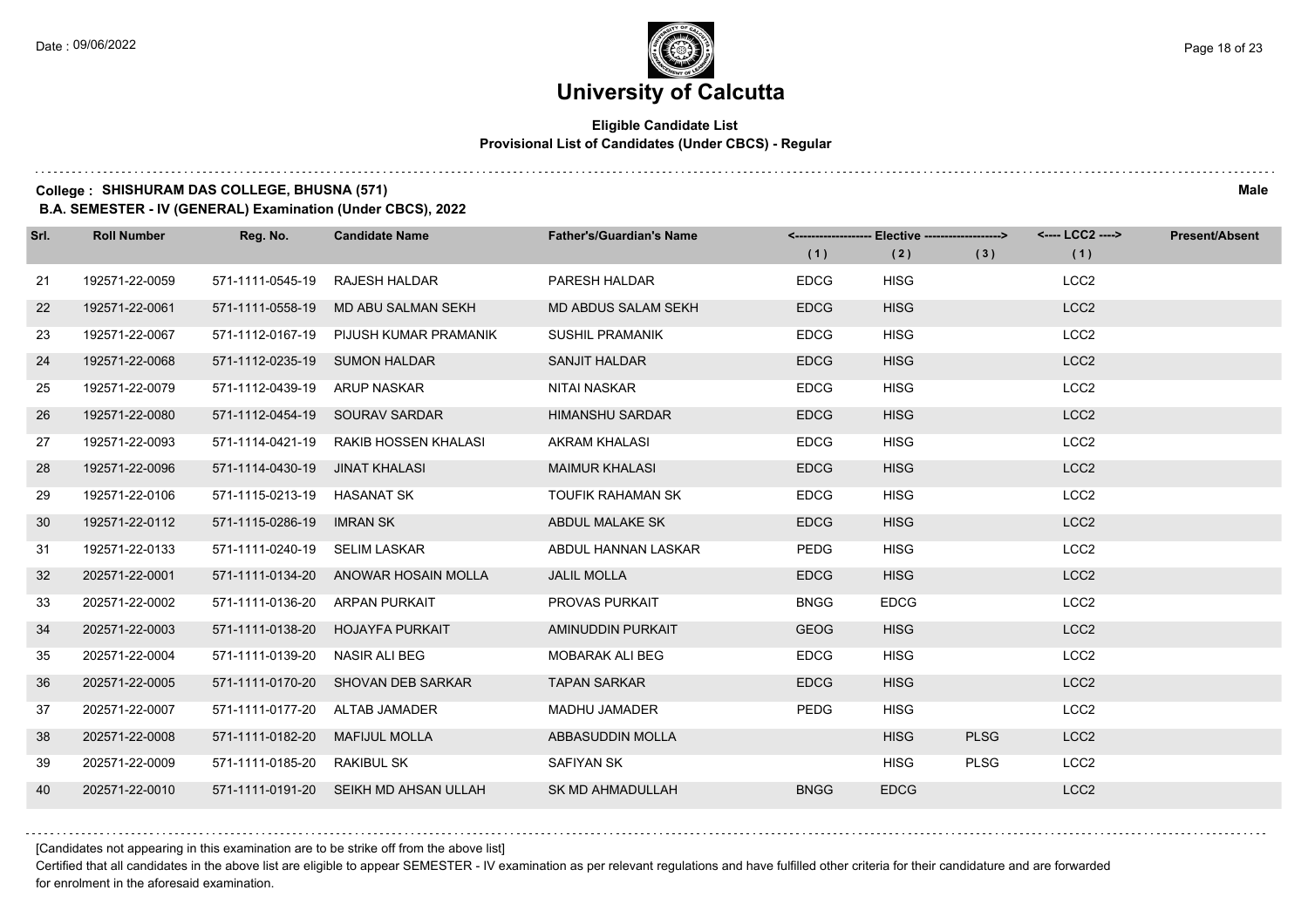#### **Eligible Candidate List Provisional List of Candidates (Under CBCS) - Regular**

**College : SHISHURAM DAS COLLEGE, BHUSNA (571) Male**

**B.A. SEMESTER - IV (GENERAL) Examination (Under CBCS), 2022**

| Srl. | <b>Roll Number</b> | Reg. No.                       | <b>Candidate Name</b>                    | <b>Father's/Guardian's Name</b> | (1)         | <-------------------- Elective ------------------><br>(2) | (3)         | <---- LCC2 ----><br>(1) | <b>Present/Absent</b> |
|------|--------------------|--------------------------------|------------------------------------------|---------------------------------|-------------|-----------------------------------------------------------|-------------|-------------------------|-----------------------|
|      |                    |                                |                                          |                                 |             |                                                           |             |                         |                       |
| 41   | 202571-22-0011     | 571-1111-0193-20               | <b>PRIT GURE</b>                         | PRONABESH GURE                  | <b>BNGG</b> | <b>EDCG</b>                                               |             | LCC <sub>2</sub>        |                       |
| 42   | 202571-22-0012     | 571-1111-0196-20 SAGAR MONDAL  |                                          | <b>ALOKE KUMAR MONDAL</b>       | <b>EDCG</b> | <b>HISG</b>                                               |             | LCC <sub>2</sub>        |                       |
| 43   | 202571-22-0013     | 571-1111-0205-20               | HASANUR JAMADAR                          | <b>MONIRUL JAMADAR</b>          | <b>EDCG</b> | <b>HISG</b>                                               |             | LCC <sub>2</sub>        |                       |
| 44   | 202571-22-0014     |                                | 571-1111-0207-20 SATYAJIT SIKDAR         | <b>PRADIP SIKDAR</b>            | <b>BNGG</b> | <b>EDCG</b>                                               |             | LCC <sub>2</sub>        |                       |
| 45   | 202571-22-0015     | 571-1111-0214-20               | MD SORIFUDDIN AHAMED                     | MD SOMENDDIN AHMED              | <b>BNGG</b> | <b>EDCG</b>                                               |             | LCC <sub>2</sub>        |                       |
| 46   | 202571-22-0016     | 571-1111-0215-20               | MOLLA SAHIMUDDIN AHAMED                  | MOLLA APTAFUDDIN AHAMED         | <b>EDCG</b> | <b>HISG</b>                                               |             | LCC <sub>2</sub>        |                       |
| 47   | 202571-22-0017     | 571-1111-0217-20               | YASIN MOLLA                              | ABUL HOSSAIN MOLLA              | <b>PEDG</b> | <b>HISG</b>                                               |             | LCC <sub>2</sub>        |                       |
| 48   | 202571-22-0018     | 571-1111-0219-20               | <b>MONIR HASAN LASKAR</b>                | ABU TAYEB LASKAR                | <b>EDCG</b> | <b>HISG</b>                                               |             | LCC <sub>2</sub>        |                       |
| 49   | 202571-22-0019     | 571-1111-0220-20               | SYED TOUFIK HOSSAIN                      | SYED HASIBUR RAHAMAN            | <b>EDCG</b> | <b>HISG</b>                                               |             | LCC <sub>2</sub>        |                       |
| 50   | 202571-22-0020     | 571-1111-0228-20               | <b>SAHIL MOLLA</b>                       | LATE MAINUDDIN MOLLA            | <b>EDCG</b> | <b>HISG</b>                                               |             | LCC <sub>2</sub>        |                       |
| 51   | 202571-22-0021     |                                | 571-1111-0230-20 SOURAV ADHIKARY         | SWAPAN ADHIKARY                 |             | <b>HISG</b>                                               | <b>PLSG</b> | LCC <sub>2</sub>        |                       |
| 52   | 202571-22-0022     | 571-1111-0232-20               | DELOWAR HOSSAIN SHAH                     | LATE ABU HOSSAIN SHAH           | <b>EDCG</b> | <b>HISG</b>                                               |             | LCC <sub>2</sub>        |                       |
| 53   | 202571-22-0023     | 571-1111-0234-20               | JOY MONDAL                               | RAMPRASAD MONDAL                | <b>EDCG</b> | <b>HISG</b>                                               |             | LCC <sub>2</sub>        |                       |
| 54   | 202571-22-0024     | 571-1111-0235-20               | AYAN RAJ GURE                            | <b>ASIT GURE</b>                | <b>EDCG</b> | <b>HISG</b>                                               |             | LCC <sub>2</sub>        |                       |
| 55   | 202571-22-0027     |                                | 571-1111-0261-20 MD IMTIAZ ALI BEG       | MD AKHIBOR RAHAMAN BEG          | <b>EDCG</b> | <b>HISG</b>                                               |             | LCC <sub>2</sub>        |                       |
| 56   | 202571-22-0029     | 571-1111-0266-20 ABDUL BAKI SK |                                          | ABDUL BARI SK                   | <b>PEDG</b> | <b>HISG</b>                                               |             | LCC <sub>2</sub>        |                       |
| 57   | 202571-22-0030     | 571-1111-0269-20 RIYAJ SK      |                                          | <b>ESRAFIL SK</b>               |             | <b>EDCG</b>                                               | <b>PHIG</b> | LCC <sub>2</sub>        |                       |
| 58   | 202571-22-0032     |                                | 571-1111-0297-20 AVIJIT ADHIKARY         | <b>RANJIT ADHIKARY</b>          | <b>EDCG</b> | <b>HISG</b>                                               |             | LCC <sub>2</sub>        |                       |
| 59   | 202571-22-0033     | 571-1111-0301-20 SK SOHAIL     |                                          | SK LIYAKAT ALI                  | <b>EDCG</b> | <b>HISG</b>                                               |             | LCC <sub>2</sub>        |                       |
| 60   | 202571-22-0034     |                                | 571-1111-0321-20 AHATASAMUL HASAN MONDAL | ATIYAR RAHAMAN MONDAL           |             | <b>EDCG</b>                                               | <b>PHIG</b> | LCC <sub>2</sub>        |                       |

[Candidates not appearing in this examination are to be strike off from the above list]

Certified that all candidates in the above list are eligible to appear SEMESTER - IV examination as per relevant regulations and have fulfilled other criteria for their candidature and are forwarded for enrolment in the aforesaid examination.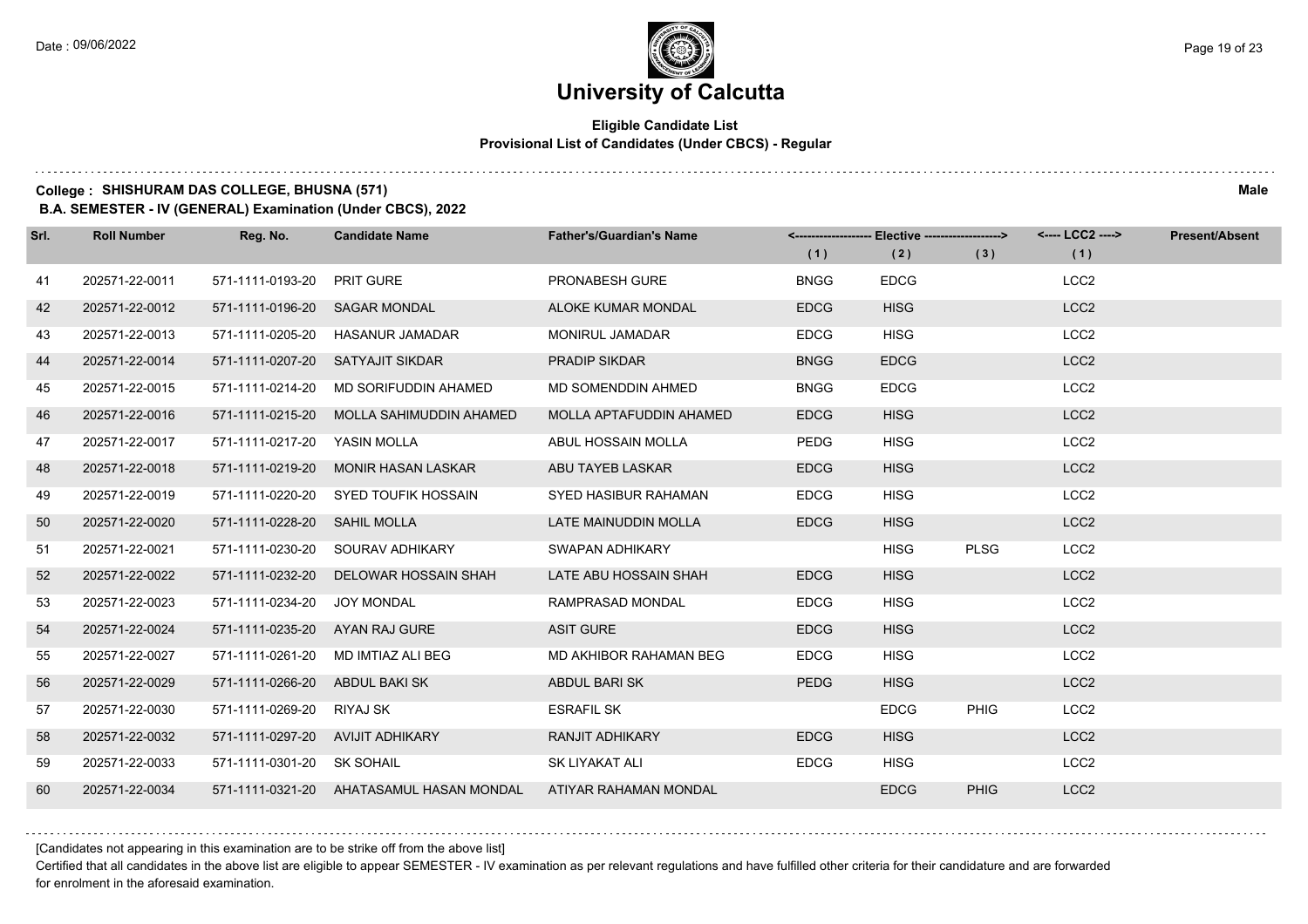#### **Eligible Candidate List Provisional List of Candidates (Under CBCS) - Regular**

**College : SHISHURAM DAS COLLEGE, BHUSNA (571) Male**

**B.A. SEMESTER - IV (GENERAL) Examination (Under CBCS), 2022**

| Srl. | <b>Roll Number</b> | Reg. No.                       | <b>Candidate Name</b>                  | <b>Father's/Guardian's Name</b> |             | <------------------- Elective ------------------> |     | <---- LCC2 ----> | <b>Present/Absent</b> |
|------|--------------------|--------------------------------|----------------------------------------|---------------------------------|-------------|---------------------------------------------------|-----|------------------|-----------------------|
|      |                    |                                |                                        |                                 | (1)         | (2)                                               | (3) | (1)              |                       |
| 61   | 202571-22-0035     | 571-1111-0322-20               | <b>TAHIR HOSSEN MOLLA</b>              | <b>BASAR MOLLA</b>              | <b>EDCG</b> | <b>HISG</b>                                       |     | LCC <sub>2</sub> |                       |
| 62   | 202571-22-0038     | 571-1111-0370-20               | <b>BAPI SK</b>                         | ABU SIDDIK SEKH                 | <b>EDCG</b> | <b>HISG</b>                                       |     | LCC <sub>2</sub> |                       |
| 63   | 202571-22-0039     | 571-1111-0373-20 MASUM MIR     |                                        | <b>SAIFUL MIR</b>               | <b>EDCG</b> | <b>HISG</b>                                       |     | LCC <sub>2</sub> |                       |
| 64   | 202571-22-0040     |                                | 571-1111-0379-20 AYISAN ALI KHAN       | <b>HAYDER KHAN</b>              | <b>EDCG</b> | <b>HISG</b>                                       |     | LCC <sub>2</sub> |                       |
| 65   | 202571-22-0041     | 571-1111-0380-20               | ADITYA MONDAL                          | SHYAMAL MONDAL                  | <b>PEDG</b> | <b>HISG</b>                                       |     | LCC <sub>2</sub> |                       |
| 66   | 202571-22-0042     | 571-1111-0384-20 ASHIK SEKH    |                                        | ABDUL BARI SEKH                 | <b>PEDG</b> | <b>HISG</b>                                       |     | LCC <sub>2</sub> |                       |
| 67   | 202571-22-0044     | 571-1111-0394-20 SOUVIK JANA   |                                        | SUSHANTA JANA                   | <b>EDCG</b> | <b>HISG</b>                                       |     | LCC <sub>2</sub> |                       |
| 68   | 202571-22-0047     |                                | 571-1111-0405-20 NURSELIM PURKAIT      | ABDUL HAKIM PURKAIT             | <b>PEDG</b> | <b>HISG</b>                                       |     | LCC <sub>2</sub> |                       |
| 69   | 202571-22-0048     | 571-1111-0407-20               | SK FORID AHAMMAD                       | <b>MUSIYAR SK</b>               | <b>ENGG</b> | <b>EDCG</b>                                       |     | LCC <sub>2</sub> |                       |
| 70   | 202571-22-0051     | 571-1111-0422-20               | RAMJAN ALI MOLLA                       | <b>MAMUD ALI MOLLA</b>          | <b>EDCG</b> | <b>HISG</b>                                       |     | LCC <sub>2</sub> |                       |
| 71   | 202571-22-0053     |                                | 571-1111-0430-20    AFRIDI HASAN MOLLA | ALI JAFAR MOLLA                 | <b>EDCG</b> | <b>HISG</b>                                       |     | LCC <sub>2</sub> |                       |
| 72   | 202571-22-0054     | 571-1111-0437-20 MD RAJIBUL SK |                                        | ANWAR HOSSEN SEKH               | <b>EDCG</b> | <b>HISG</b>                                       |     | LCC <sub>2</sub> |                       |
| 73   | 202571-22-0055     | 571-1111-0445-20 RAIHAN MOLLA  |                                        | <b>BASIR UDDIN MOLLA</b>        | PEDG        | <b>HISG</b>                                       |     | LCC <sub>2</sub> |                       |
| 74   | 202571-22-0056     | 571-1111-0447-20 ALTAB SHAIKH  |                                        | <b>ANOWAR SHAIKH</b>            | <b>PEDG</b> | <b>HISG</b>                                       |     | LCC <sub>2</sub> |                       |
| 75   | 202571-22-0057     |                                | 571-1111-0465-20 MASUD RAHAMAN SEKH    | SAIFUDDIN SEKH                  | <b>EDCG</b> | <b>HISG</b>                                       |     | LCC <sub>2</sub> |                       |
| 76   | 202571-22-0058     | 571-1111-0476-20 TOSLIM SK     |                                        | ABU SAMAD SK                    | <b>EDCG</b> | <b>HISG</b>                                       |     | LCC <sub>2</sub> |                       |
| 77   | 202571-22-0060     | 571-1111-0499-20               | OISWARJYA CHATTERJEE                   | RATHIN CHATTERJEE               | PEDG        | <b>HISG</b>                                       |     | LCC <sub>2</sub> |                       |
| 78   | 202571-22-0061     | 571-1111-0518-20               | <b>ENAMUL HAQUE MOLLA</b>              | <b>SALAM UDDIN MOLLA</b>        | <b>BNGG</b> | <b>EDCG</b>                                       |     | LCC <sub>2</sub> |                       |
| 79   | 202571-22-0065     | 571-1111-0531-20 SAHIL MIR     |                                        | <b>RIAJUL MIR</b>               | <b>EDCG</b> | <b>HISG</b>                                       |     | LCC <sub>2</sub> |                       |
| 80   | 202571-22-0066     |                                | 571-1111-0534-20 SAYED AHAMED HALDER   | <b>BORJAHAN HALDER</b>          | <b>BNGG</b> | <b>EDCG</b>                                       |     | LCC <sub>2</sub> |                       |

[Candidates not appearing in this examination are to be strike off from the above list]

Certified that all candidates in the above list are eligible to appear SEMESTER - IV examination as per relevant regulations and have fulfilled other criteria for their candidature and are forwarded for enrolment in the aforesaid examination.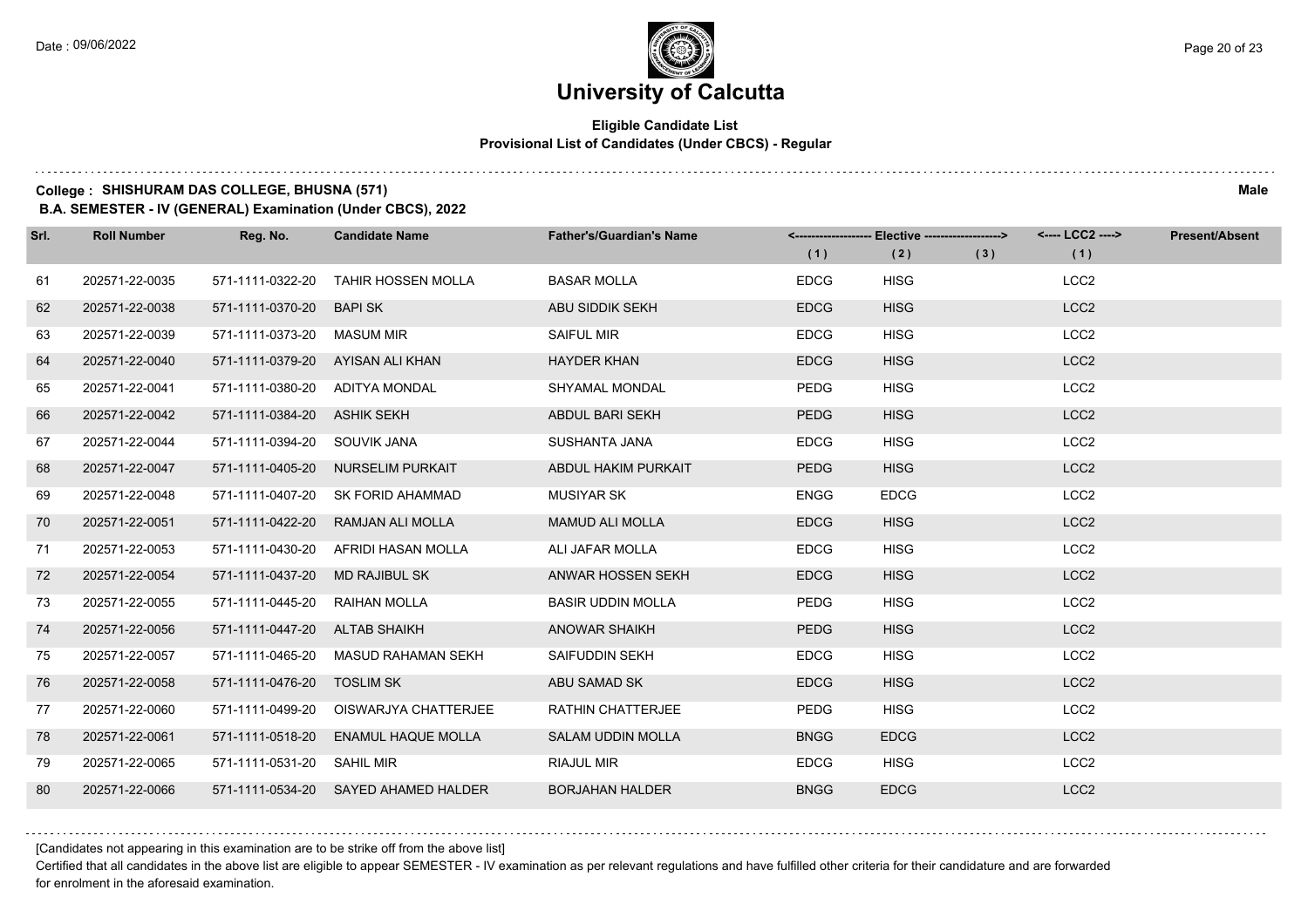$1.1.1.1$ 

# **University of Calcutta**

#### **Eligible Candidate List Provisional List of Candidates (Under CBCS) - Regular**

### **College : SHISHURAM DAS COLLEGE, BHUSNA (571) Male**

**B.A. SEMESTER - IV (GENERAL) Examination (Under CBCS), 2022**

| Srl. | <b>Roll Number</b> | Reg. No.                      | <b>Candidate Name</b>            | <b>Father's/Guardian's Name</b> | (1)         | <-------------------- Elective -------------------><br>(2) | (3)         | <---- LCC2 ----><br>(1) | <b>Present/Absent</b> |
|------|--------------------|-------------------------------|----------------------------------|---------------------------------|-------------|------------------------------------------------------------|-------------|-------------------------|-----------------------|
| 81   | 202571-22-0072     | 571-1111-0548-20              | AREM MOLLA                       | ABUKALAM MOLLA                  | <b>EDCG</b> | <b>HISG</b>                                                |             | LCC <sub>2</sub>        |                       |
| 82   | 202571-22-0077     | 571-1112-0176-20              | ADITYA SARDAR                    | <b>BAPPA SARDAR</b>             | <b>EDCG</b> | <b>HISG</b>                                                |             | LCC <sub>2</sub>        |                       |
| 83   | 202571-22-0079     | 571-1112-0187-20              | PURNENDU DEURI                   | <b>BISWAJIT DEURI</b>           | <b>EDCG</b> | <b>HISG</b>                                                |             | LCC <sub>2</sub>        |                       |
| 84   | 202571-22-0080     | 571-1112-0200-20              | <b>KRISHNA SARDAR</b>            | LATE PACHURAM SARDAR            | <b>EDCG</b> | <b>HISG</b>                                                |             | LCC <sub>2</sub>        |                       |
| 85   | 202571-22-0082     | 571-1112-0231-20              | ANUP KUMAR BAIDYA                | SHEKHAR BAIDYA                  | <b>BNGG</b> | <b>EDCG</b>                                                |             | LCC <sub>2</sub>        |                       |
| 86   | 202571-22-0088     |                               | 571-1112-0257-20 SOMNATH BHUNIA  | <b>BAPI BHUNIA</b>              | <b>EDCG</b> | <b>HISG</b>                                                |             | LCC <sub>2</sub>        |                       |
| 87   | 202571-22-0089     | 571-1112-0259-20 SUMON MONDAL |                                  | <b>NIMAI CHAND MONDAL</b>       | <b>PEDG</b> | <b>HISG</b>                                                |             | LCC <sub>2</sub>        |                       |
| 88   | 202571-22-0091     | 571-1112-0262-20              | <b>HRISHIKESH PAIK</b>           | <b>MADHAB PAIK</b>              | <b>EDCG</b> | <b>HISG</b>                                                |             | LCC <sub>2</sub>        |                       |
| 89   | 202571-22-0098     | 571-1112-0327-20              | <b>BABAI SARDAR</b>              | <b>GOPAL SARDAR</b>             | <b>EDCG</b> | <b>HISG</b>                                                |             | LCC <sub>2</sub>        |                       |
| 90   | 202571-22-0100     |                               | 571-1112-0355-20 SOURAV SARDAR   | <b>SUNIL SARDAR</b>             | <b>EDCG</b> | <b>HISG</b>                                                |             | LCC <sub>2</sub>        |                       |
| 91   | 202571-22-0102     | 571-1112-0368-20              | ARINDAM MONDAL                   | <b>ARUN MONDAL</b>              |             | <b>HISG</b>                                                | <b>PLSG</b> | LCC <sub>2</sub>        |                       |
| 92   | 202571-22-0104     | 571-1112-0423-20 SOURAV SEPAI |                                  | <b>SUNDAR SEPAI</b>             | <b>BNGG</b> | <b>EDCG</b>                                                |             | LCC <sub>2</sub>        |                       |
| 93   | 202571-22-0105     | 571-1112-0425-20              | SHANTANU SEPAI                   | <b>SANJAY SEPAI</b>             | <b>BNGG</b> | <b>EDCG</b>                                                |             | LCC <sub>2</sub>        |                       |
| 94   | 202571-22-0106     | 571-1112-0427-20              | <b>BISHAL SARDAR</b>             | <b>KRISHNA SARDAR</b>           | <b>BNGG</b> | <b>EDCG</b>                                                |             | LCC <sub>2</sub>        |                       |
| 95   | 202571-22-0108     | 571-1112-0496-20              | <b>RITICK DHARA</b>              | <b>TAPAN DHARA</b>              | <b>EDCG</b> | <b>HISG</b>                                                |             | LCC <sub>2</sub>        |                       |
| 96   | 202571-22-0109     |                               | 571-1112-0497-20 SUDIPTA MONDAL  | PRADYUT MONDAL                  | <b>PEDG</b> | <b>HISG</b>                                                |             | LCC <sub>2</sub>        |                       |
| 97   | 202571-22-0114     | 571-1114-0173-20              | <b>SUBHAJIT BISWAS</b>           | <b>DEBASISH BISWAS</b>          | <b>BNGG</b> | <b>EDCG</b>                                                |             | LCC <sub>2</sub>        |                       |
| 98   | 202571-22-0116     | 571-1114-0206-20 SOYEL KHAN   |                                  | <b>MD SATTAR KHAN</b>           | <b>EDCG</b> | <b>HISG</b>                                                |             | LCC <sub>2</sub>        |                       |
| 99   | 202571-22-0117     | 571-1114-0296-20              | <b>RIJU BHOWMIK</b>              | PALASH KUMAR BHOWMIK            | <b>BNGG</b> | <b>EDCG</b>                                                |             | LCC <sub>2</sub>        |                       |
| 100  | 202571-22-0119     |                               | 571-1114-0313-20 JASIMUDDIN KHAN | <b>SELIM KHAN</b>               | <b>EDCG</b> | <b>HISG</b>                                                |             | LCC <sub>2</sub>        |                       |

[Candidates not appearing in this examination are to be strike off from the above list]

Certified that all candidates in the above list are eligible to appear SEMESTER - IV examination as per relevant regulations and have fulfilled other criteria for their candidature and are forwarded for enrolment in the aforesaid examination.

and a state of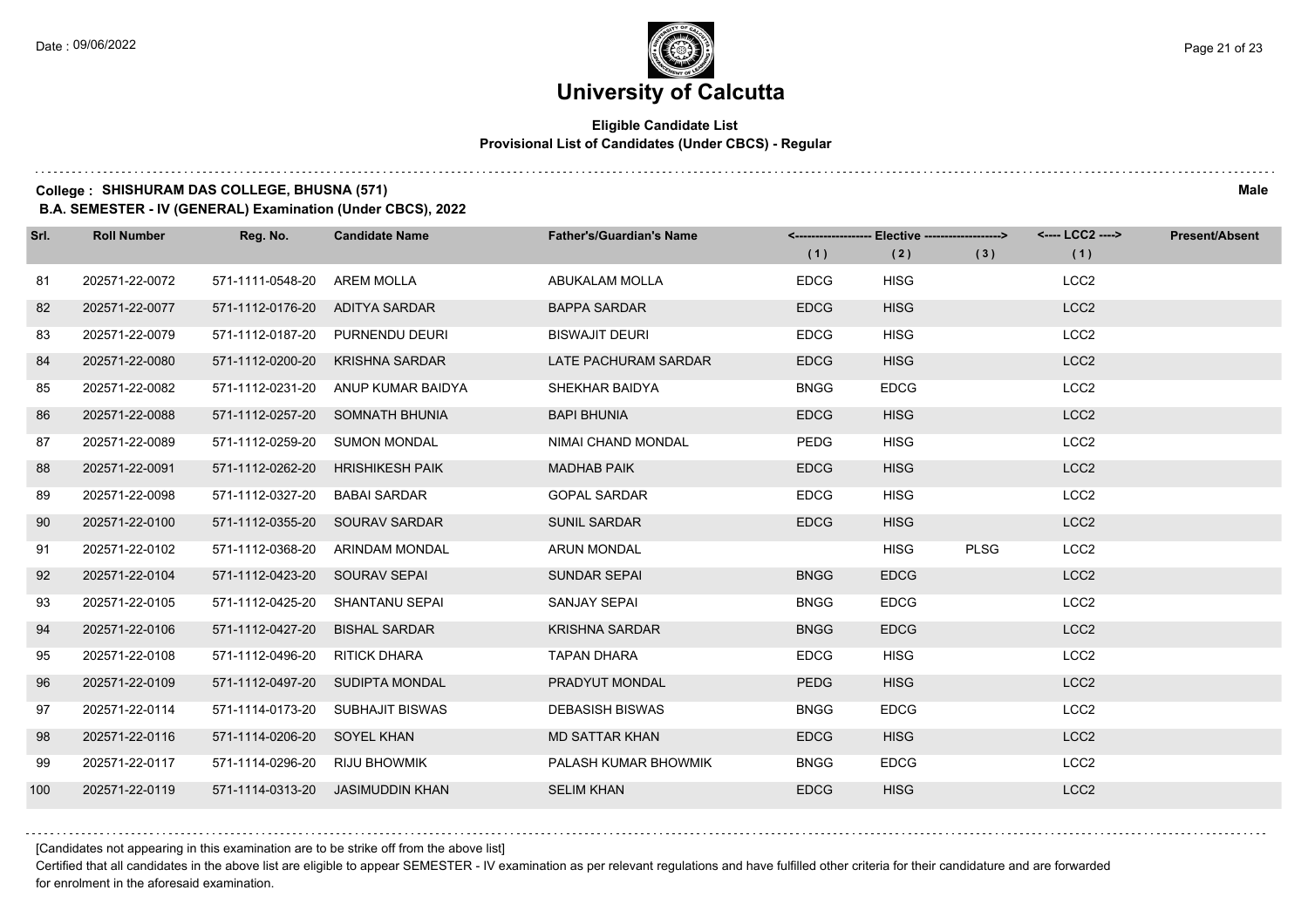#### **Eligible Candidate List Provisional List of Candidates (Under CBCS) - Regular**

**College : SHISHURAM DAS COLLEGE, BHUSNA (571) Male**

**B.A. SEMESTER - IV (GENERAL) Examination (Under CBCS), 2022**

| Srl. | <b>Roll Number</b> | Reg. No.                 | <b>Candidate Name</b>        | <b>Father's/Guardian's Name</b> | (1)         | <------------------- Elective ------------------><br>(2) | (3)         | <---- LCC2 ----><br>(1) | <b>Present/Absent</b> |
|------|--------------------|--------------------------|------------------------------|---------------------------------|-------------|----------------------------------------------------------|-------------|-------------------------|-----------------------|
|      |                    |                          |                              |                                 |             |                                                          |             |                         |                       |
| 101  | 202571-22-0120     | 571-1114-0415-20         | RIYAJUL DOPTORY              | LATE ASHADUL DAPTARI            | <b>BNGG</b> | <b>EDCG</b>                                              |             | LCC <sub>2</sub>        |                       |
| 102  | 202571-22-0121     | 571-1114-0420-20         | <b>ROHAN GHOSH</b>           | <b>RAJESH KUMAR GHOSH</b>       | <b>EDCG</b> | <b>HISG</b>                                              |             | LCC <sub>2</sub>        |                       |
| 103  | 202571-22-0124     | 571-1115-0135-20         | NURUL HASAN JAMADAR          | <b>ICHHA ALI JAMADAR</b>        | <b>EDCG</b> | <b>HISG</b>                                              |             | LCC <sub>2</sub>        |                       |
| 104  | 202571-22-0125     | 571-1115-0145-20         | MD HELAL UDDIN MOLLA         | SAFI UDDIN MOLLA                | <b>GEOG</b> | <b>HISG</b>                                              |             | LCC <sub>2</sub>        |                       |
| 105  | 202571-22-0126     | 571-1115-0195-20         | <b>SAMIL MOLLA</b>           | NIYAMAT ALI MOLLA               | PEDG        | <b>HISG</b>                                              |             | LCC <sub>2</sub>        |                       |
| 106  | 202571-22-0128     | 571-1115-0203-20         | <b>RIZWAN ALI SARDAR</b>     | ABUL KALAM SARDAR               | <b>EDCG</b> | <b>HISG</b>                                              |             | LCC <sub>2</sub>        |                       |
| 107  | 202571-22-0129     | 571-1115-0209-20         | AMIR UDDIN JAMADAR           | NURUL HAQUE JAMADAR             | <b>EDCG</b> | <b>HISG</b>                                              |             | LCC <sub>2</sub>        |                       |
| 108  | 202571-22-0130     | 571-1115-0238-20         | MD NIJAMUL HOSSAIN MOLLA     | <b>TAJEL HOSSAIN MOLLA</b>      | <b>ENGG</b> | <b>EDCG</b>                                              |             | LCC <sub>2</sub>        |                       |
| 109  | 202571-22-0131     | 571-1115-0267-20         | <b>SAKIL MOLLA</b>           | <b>KAMARUL MOLLA</b>            | PEDG        | <b>HISG</b>                                              |             | LCC <sub>2</sub>        |                       |
| 110  | 202571-22-0133     | 571-1115-0306-20         | AMIRHAMJA SARDAR             | <b>JAHANGIR SARDAR</b>          | <b>EDCG</b> | <b>HISG</b>                                              |             | LCC <sub>2</sub>        |                       |
| 111  | 202571-22-0134     | 571-1115-0307-20 SK KAIS |                              | <b>SEKH KUTUBUDDIN</b>          | <b>PEDG</b> | <b>HISG</b>                                              |             | LCC <sub>2</sub>        |                       |
| 112  | 202571-22-0135     | 571-1115-0309-20         | SHEIKH JUBAYER               | NURUDDIN SHEIKH                 | <b>PEDG</b> | <b>HISG</b>                                              |             | LCC <sub>2</sub>        |                       |
| 113  | 202571-22-0136     | 571-1115-0312-20         | <b>ASIK MOLLA</b>            | AKBAR MOLLA                     | <b>EDCG</b> | <b>HISG</b>                                              |             | LCC <sub>2</sub>        |                       |
| 114  | 202571-22-0137     | 571-1115-0323-20         | <b>MIJANUR RAHAMAN MOLLA</b> | <b>SIRAJ MOLLA</b>              |             | <b>HISG</b>                                              | <b>PLSG</b> | LCC <sub>2</sub>        |                       |
| 115  | 202571-22-0138     | 571-1115-0333-20         | ENTAJUL RAHAMAN MOLLA        | EJAJUL RAHAMAN MOLLA            | <b>PEDG</b> | <b>HISG</b>                                              |             | LCC <sub>2</sub>        |                       |
| 116  | 202571-22-0140     | 571-1115-0372-20         | AMIMUL EHSAN MONDAL          | <b>MASIHUR RAHMAN MONDAL</b>    | <b>EDCG</b> | <b>HISG</b>                                              |             | LCC <sub>2</sub>        |                       |
| 117  | 202571-22-0143     | 571-1115-0387-20         | <b>BANKIBULLA MOLLA</b>      | <b>NURISLAM MOLLA</b>           | <b>EDCG</b> | <b>HISG</b>                                              |             | LCC <sub>2</sub>        |                       |
| 118  | 202571-22-0144     | 571-1115-0400-20         | <b>HASIR RAHAMAN MOLLA</b>   | <b>AMINUDDIN MOLLA</b>          | <b>EDCG</b> | <b>HISG</b>                                              |             | LCC <sub>2</sub>        |                       |
| 119  | 202571-22-0145     | 571-1115-0408-20         | <b>MAKSUD MOLLICK</b>        | <b>RAKESH MOLLICK</b>           | <b>EDCG</b> | <b>HISG</b>                                              |             | LCC <sub>2</sub>        |                       |
| 120  | 202571-22-0146     | 571-1115-0409-20         | NAJIMUDDIN MOLLA             | <b>MOJAMMEL MOLLA</b>           | <b>ENGG</b> | <b>EDCG</b>                                              |             | LCC <sub>2</sub>        |                       |

[Candidates not appearing in this examination are to be strike off from the above list]

Certified that all candidates in the above list are eligible to appear SEMESTER - IV examination as per relevant regulations and have fulfilled other criteria for their candidature and are forwarded for enrolment in the aforesaid examination.